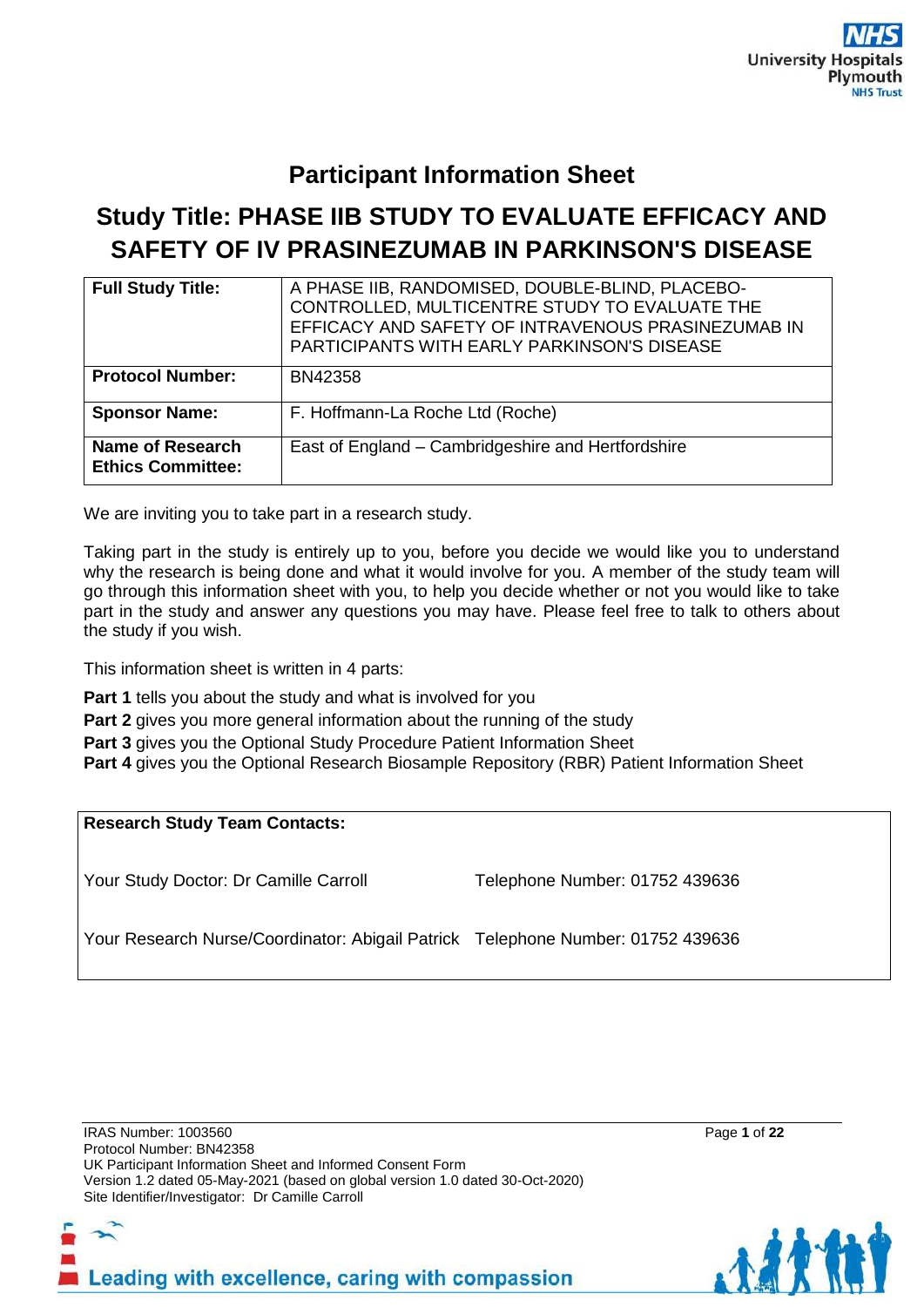# **Part 1**

# **1. Why are we doing the study?**

The purpose of this study is to compare the effects, good or bad, of prasinezumab versus placebo on patients with early Parkinson's disease who are taking standard medication to manage their disease symptoms. In this study, you will receive either prasinezumab or placebo. A placebo looks like a drug but has no active ingredient.

Approximately 36 participants will take part in the study in the UK and 575 worldwide.

Prasinezumab is a type of medication called a 'monoclonal antibody'. Antibodies are proteins that are produced by your body when your immune system is activated. Monoclonal antibodies are antibodies which have been engineered to recognise and bind to a specific type of protein. Prasinezumab binds to a protein called  $\alpha$ -synuclein, which is normally found in the human brain. In people with Parkinson's disease,  $\alpha$ -synuclein clumps together inside brain cells, which causes the cells to become unhealthy. Disease symptoms are related to the amount of abnormal  $\alpha$ -synuclein clumps, and where in the brain they are located. Prasinezumab may clear away harmful forms of  $\alpha$ -synuclein to prevent damage to brain cells, potentially slowing the course of Parkinson's disease.

Prasinezumab is an experimental study drug, which means health authorities have not approved Prasinezumab for the treatment of Parkinson's disease or any other indication.

#### **2. Why am I being asked to take part?**

You are being asked to take part in this research study (also known as a clinical trial) because you have been diagnosed with Parkinson's disease within the past 3 years, and you are taking medication to manage your symptoms (either rasagiline, selegiline, or levodopa, referred to as "standard medication"). This study is testing a drug called prasinezumab.

#### **3. Do I have to take part?**

No, it is up to you to decide whether or not to take part. If you decide to take part you will be given this information sheet to keep and you will be asked to sign this form.

If you decide not to take part in this study, you will receive the standard treatment which your doctor will discuss with you. A decision to not take part at any time will not affect the standard of care you receive.

#### **4. What will happen to me if I take part?**

The study has 3 stages:

#### **Stage 1 – Screening**

The screening period is to see if you are able to take part in the study. Once you have signed this form agreeing to participate in the study, some assessments and tests will need to be done to find out if you can take part. These assessments and tests may be done over several days and could take approximately 3-5 hours depending on which assessments are carried out.

#### **Stage 2 – Treatment**

If the results of your screening tests mean that you are able to continue in the study, you will be allocated to a treatment group. Treatment visits will take place approximately every 4 weeks. Each treatment visit will usually take approximately 4-6 hours. Some visits may take longer than this (for example, the visit where you are given your first dose of study drug). Some of these longer visits

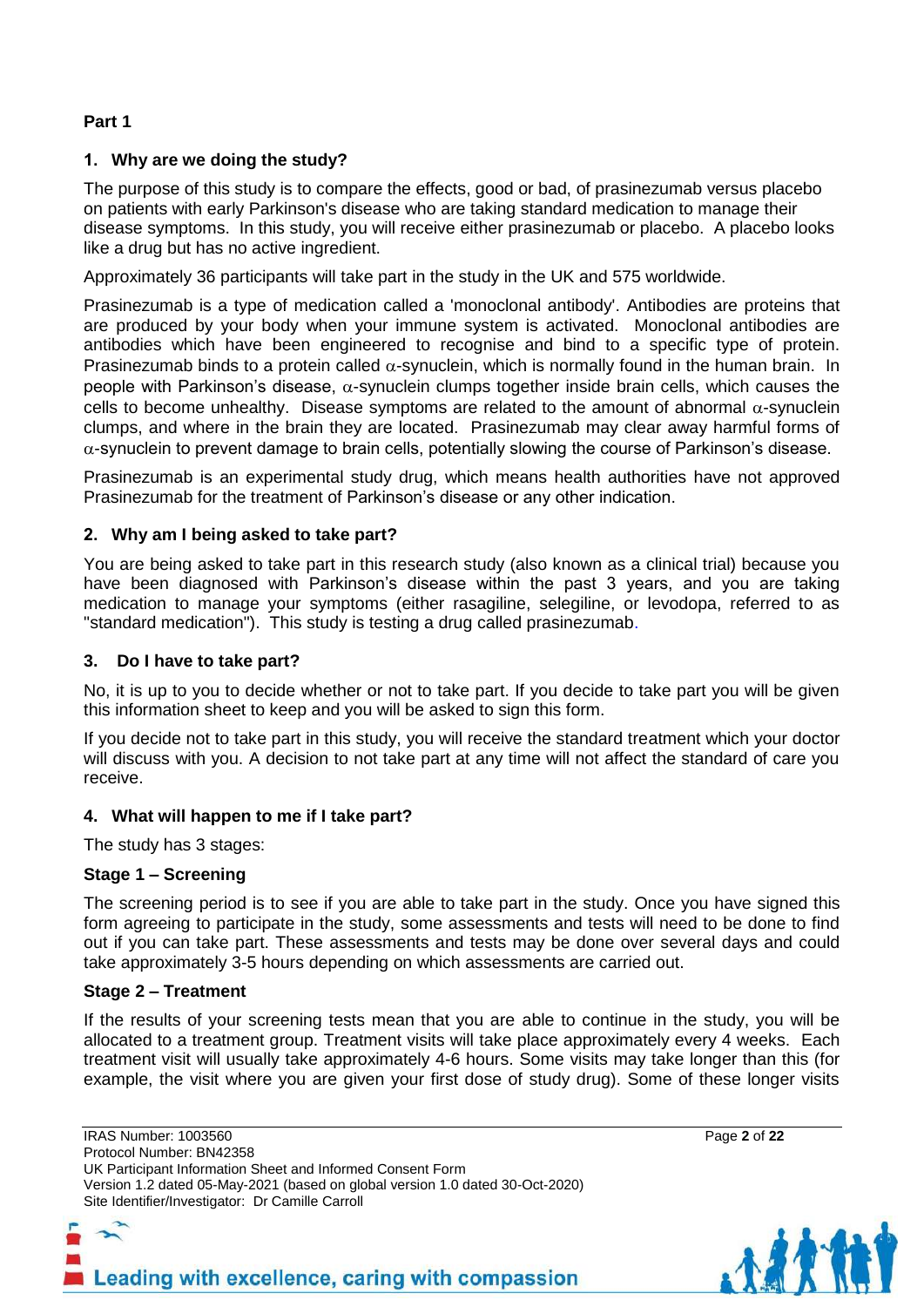may be split over 2 consecutive days. There are 2 treatment groups on this study shown in the table below.

The treatment group you are put into is decided by chance, using a computer program, which is known as being randomised to study treatment. You have a 1 in 2 chance of being in each treatment group.

| Group | <b>Study Treatment Types</b>                        | Chance of receiving<br>on this study | How often is it given?                                                                                    |
|-------|-----------------------------------------------------|--------------------------------------|-----------------------------------------------------------------------------------------------------------|
| A     | Prasinezumab, given as an<br>infusion into the vein | 1 in 2 (50%)                         | Every 4 weeks for at least 76<br>weeks, in combination with<br>standard Parkinson's disease<br>medication |
| в     | Placebo, given as a an<br>infusion into the vein    | 1 in 2 (50%)                         | Every 4 weeks for at least 76<br>weeks, in combination with<br>standard Parkinson's disease<br>medication |

Neither you nor the study staff will know which treatment group you are in. The study staff can find out if it becomes necessary during the study*.*

You will attend University Hospitals Plymouth NHS Trust for at least 20 treatment visits during the treatment period of the study. A member of the study team will also telephone you every 2 weeks between your hospital visits. You will be in the treatment period of the study for at least 18 months. However your time receiving treatment could range up to approximately 2.5 years. The reason for this is that you are able to continue in the treatment period of the study until the last patient included in the study has been treated for at least 18 months. This is necessary to collect enough data to answer the question this study is designed to ask. Because of this, the length of the treatment period will depend on whether you were one of the first or last patients to join the study.

During the treatment period some tests and assessments will be repeated, including assessment of your Parkinson's and some blood or urine tests.

#### **Stage 3 - Follow-up**

Once you have stopped taking the study drug you will be asked to come to the hospital for 2 followup appointments, approximately 4 weeks and 10 weeks after the final dose. These visits are to check on you after the treatment has finished.

During the study, your doctor or a designated representative will perform several motor examinations, including the Movement Disorder Society Unified Parkinson's Disease Rating Scale (MDS-UPDRS), Part III to determine how your Parkinson's disease is progressing. The MDS-UPDRS Part III measures how easily you can move your arms and legs, how well you are able to walk, your muscle tone, and your balance. You will be audio- and videotaped during this examination. These recordings will only be used to verify that scoring for this test was done accurately and consistently.

You can claim reasonable expenses for travel to the hospital and light refreshments for study visits longer than 3 hours. You will not be paid for taking part in the study.

IRAS Number: 1003560 Page **3** of **22** Protocol Number: BN42358 UK Participant Information Sheet and Informed Consent Form Version 1.2 dated 05-May-2021 (based on global version 1.0 dated 30-Oct-2020) Site Identifier/Investigator: Dr Camille Carroll

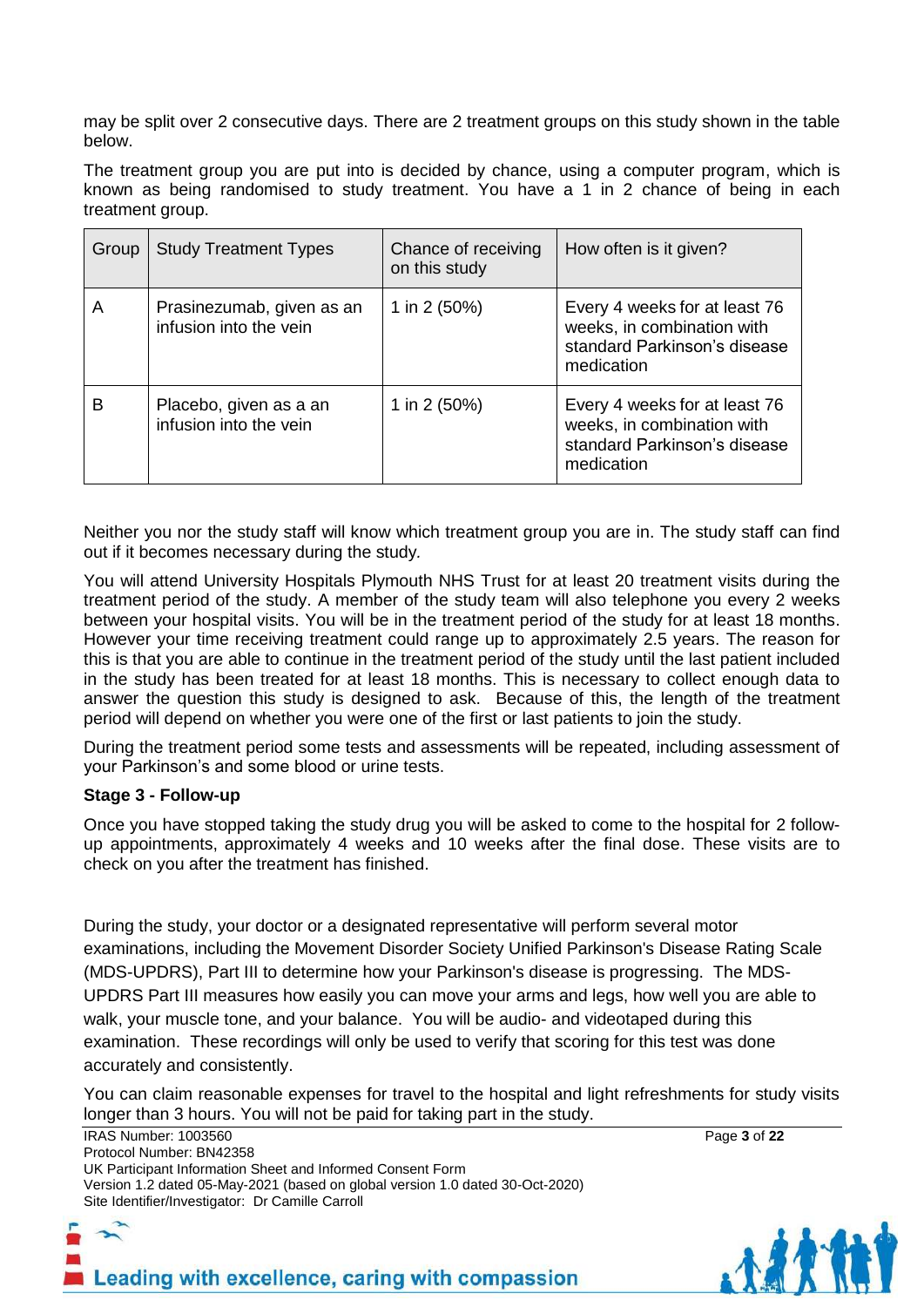The assessments or tests that will take place at each stage are shown in this table below. The study doctor will provide more detailed information about the risks and their frequency.

| Procedure<br>When this will occur<br>• Screening<br>• Screening<br>• Screening<br>• Screening<br>• Screening<br>• Treatment visits<br>• Follow-up<br>• Every visit<br>• Every visit<br>• Every visit<br>• Every 2 weeks in between in-clinic visits<br>(someone will call you at home)<br>• Every day at home<br>• Every visit<br>• Every visit<br>• 2 weekly phone calls between the Treatment<br>visits<br>• Screening<br>• Some study visits during treatment (every 1-4<br>months)<br>• Follow-up<br>• Screening<br>• Every 1-4 months during treatment<br>• Follow-up<br>• Screening<br>• Every treatment visit<br>• Follow-up<br>• Every visit (note: you will be videotaped and | <b>Non-Invasive Procedures with Minimal Risks</b>                                                                                                                                                                                               |  |  |  |
|----------------------------------------------------------------------------------------------------------------------------------------------------------------------------------------------------------------------------------------------------------------------------------------------------------------------------------------------------------------------------------------------------------------------------------------------------------------------------------------------------------------------------------------------------------------------------------------------------------------------------------------------------------------------------------------|-------------------------------------------------------------------------------------------------------------------------------------------------------------------------------------------------------------------------------------------------|--|--|--|
|                                                                                                                                                                                                                                                                                                                                                                                                                                                                                                                                                                                                                                                                                        |                                                                                                                                                                                                                                                 |  |  |  |
|                                                                                                                                                                                                                                                                                                                                                                                                                                                                                                                                                                                                                                                                                        | Sign consent form<br>At the first visit the study doctor will discuss the<br>study with you, and you will have the opportunity<br>to ask any questions. If you are happy to<br>proceed, you will be asked to sign the informed<br>consent form. |  |  |  |
|                                                                                                                                                                                                                                                                                                                                                                                                                                                                                                                                                                                                                                                                                        | Review of medical history, including medications                                                                                                                                                                                                |  |  |  |
|                                                                                                                                                                                                                                                                                                                                                                                                                                                                                                                                                                                                                                                                                        | Recording of demographic information, such as<br>age, sex, race/ethnicity (where applicable), and<br>years of education                                                                                                                         |  |  |  |
|                                                                                                                                                                                                                                                                                                                                                                                                                                                                                                                                                                                                                                                                                        | Questionnaire about your sleep and potential<br>sleep disturbances                                                                                                                                                                              |  |  |  |
|                                                                                                                                                                                                                                                                                                                                                                                                                                                                                                                                                                                                                                                                                        | Questionnaire about your mental health<br>Some of the questionnaires might be upsetting,<br>but support is available via the study team.                                                                                                        |  |  |  |
|                                                                                                                                                                                                                                                                                                                                                                                                                                                                                                                                                                                                                                                                                        | Vital signs: temperature, pulse rate, blood<br>pressure, breathing rate                                                                                                                                                                         |  |  |  |
|                                                                                                                                                                                                                                                                                                                                                                                                                                                                                                                                                                                                                                                                                        | Physical examination (may include height and<br>weight)                                                                                                                                                                                         |  |  |  |
|                                                                                                                                                                                                                                                                                                                                                                                                                                                                                                                                                                                                                                                                                        | Assessment of performance status (daily<br>functioning)                                                                                                                                                                                         |  |  |  |
|                                                                                                                                                                                                                                                                                                                                                                                                                                                                                                                                                                                                                                                                                        | Digital remote monitoring (daily functioning)<br>assessed using a smartphone and smartwatch<br>at home and in clinic (see detailed information<br>below)                                                                                        |  |  |  |
|                                                                                                                                                                                                                                                                                                                                                                                                                                                                                                                                                                                                                                                                                        | Review changes in your health or medications                                                                                                                                                                                                    |  |  |  |
|                                                                                                                                                                                                                                                                                                                                                                                                                                                                                                                                                                                                                                                                                        | Electrocardiogram (ECG): measures electrical<br>activity of your heart                                                                                                                                                                          |  |  |  |
|                                                                                                                                                                                                                                                                                                                                                                                                                                                                                                                                                                                                                                                                                        | Urine sample                                                                                                                                                                                                                                    |  |  |  |
|                                                                                                                                                                                                                                                                                                                                                                                                                                                                                                                                                                                                                                                                                        | Pregnancy test (if pregnancy is a possibility)                                                                                                                                                                                                  |  |  |  |
|                                                                                                                                                                                                                                                                                                                                                                                                                                                                                                                                                                                                                                                                                        | Neurological exam including a motor                                                                                                                                                                                                             |  |  |  |

Protocol Number: BN42358

UK Participant Information Sheet and Informed Consent Form

Version 1.2 dated 05-May-2021 (based on global version 1.0 dated 30-Oct-2020) Site Identifier/Investigator: Dr Camille Carroll



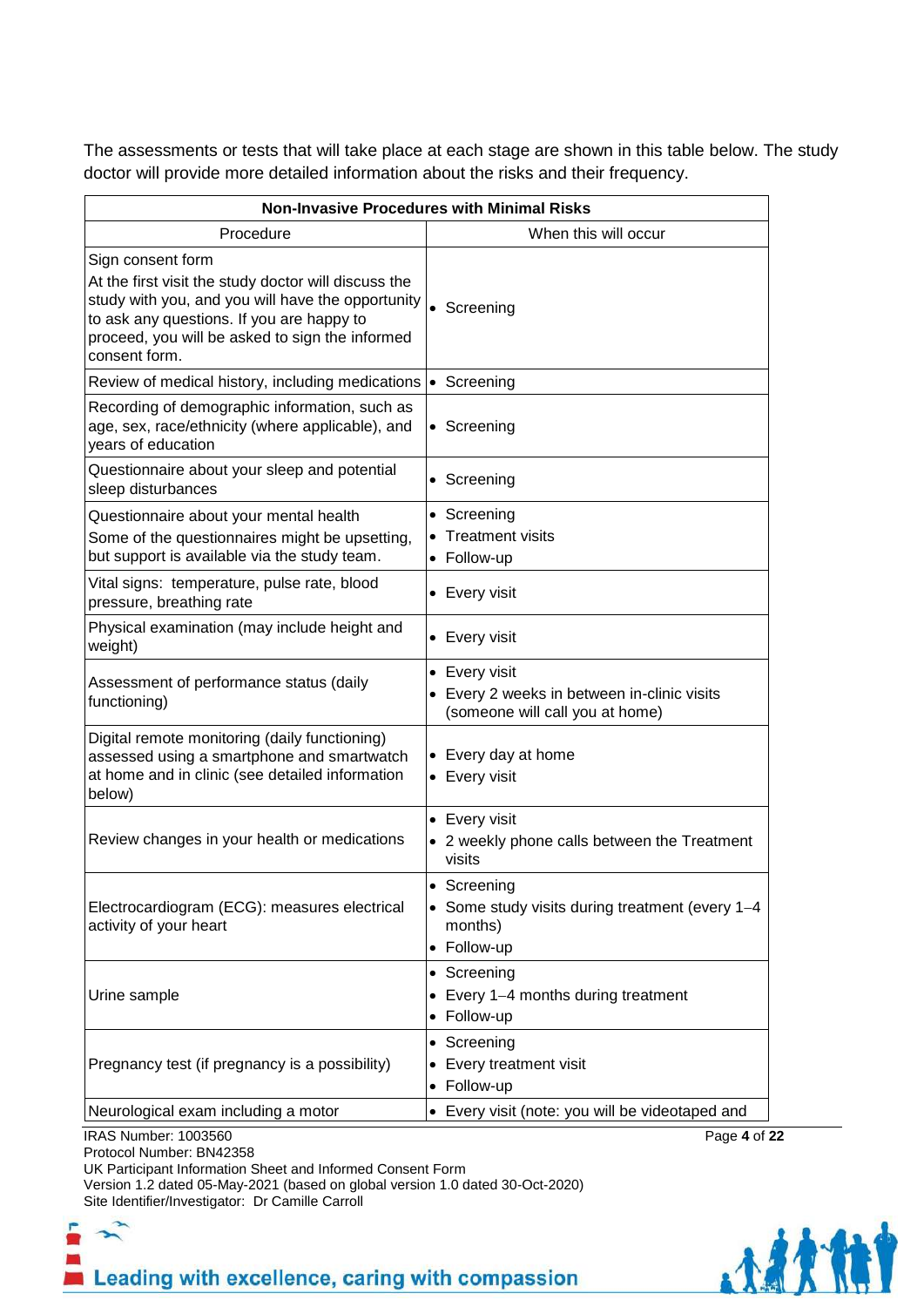| <b>Non-Invasive Procedures with Minimal Risks</b>                                                                                                                                                                                                                           |                                                                                                          |  |  |
|-----------------------------------------------------------------------------------------------------------------------------------------------------------------------------------------------------------------------------------------------------------------------------|----------------------------------------------------------------------------------------------------------|--|--|
| examination                                                                                                                                                                                                                                                                 | audio-recorded during some evaluations of<br>your Parkinson's symptoms to check<br>measurement accuracy) |  |  |
| Follow-up if you discontinue treatment prior to<br>the end of the study: clinic visit to check your<br>health and the progression of your disease.<br>This will consist of the same procedures<br>conducted at regular Treatment visits, other than<br>study drug infusion. | Every month for as long as you agree to it                                                               |  |  |

| <b>Procedures with Associated Risks</b>                                                                                                                                                                                                                                                                                                                                                                     |                                                                    |                                                                                                                                                                                                                                                                                                                                                                                                                                                                                                                                                                                                                                                                                                                                                                                                                                                                                                                                                                                                                                                                                                                                                                                                                                                                                                                                                                                                                                                   |  |  |
|-------------------------------------------------------------------------------------------------------------------------------------------------------------------------------------------------------------------------------------------------------------------------------------------------------------------------------------------------------------------------------------------------------------|--------------------------------------------------------------------|---------------------------------------------------------------------------------------------------------------------------------------------------------------------------------------------------------------------------------------------------------------------------------------------------------------------------------------------------------------------------------------------------------------------------------------------------------------------------------------------------------------------------------------------------------------------------------------------------------------------------------------------------------------------------------------------------------------------------------------------------------------------------------------------------------------------------------------------------------------------------------------------------------------------------------------------------------------------------------------------------------------------------------------------------------------------------------------------------------------------------------------------------------------------------------------------------------------------------------------------------------------------------------------------------------------------------------------------------------------------------------------------------------------------------------------------------|--|--|
| Procedure                                                                                                                                                                                                                                                                                                                                                                                                   | When this will occur                                               | <b>Potential Risks</b>                                                                                                                                                                                                                                                                                                                                                                                                                                                                                                                                                                                                                                                                                                                                                                                                                                                                                                                                                                                                                                                                                                                                                                                                                                                                                                                                                                                                                            |  |  |
| Blood sample<br>(about 1-8 teaspoons at<br>each visit)                                                                                                                                                                                                                                                                                                                                                      | • Screening<br>• At most treatment<br>visits<br>• During follow-up | Taking blood can cause pain, bruising, or<br>infection where the needle is inserted. Some<br>people experience dizziness, fainting, or upset<br>stomach when their blood is taken.                                                                                                                                                                                                                                                                                                                                                                                                                                                                                                                                                                                                                                                                                                                                                                                                                                                                                                                                                                                                                                                                                                                                                                                                                                                                |  |  |
| DaT-SPECT brain<br>imaging scan<br>This is an imaging test<br>that requires a<br>radioactive tracer<br>$(DaTScanTM)$ to be<br>injected into your vein.<br>You will also be asked to<br>take another drug<br>(potassium iodine) by<br>mouth that will prevent<br>the tracer from being<br>absorbed by your thyroid<br>gland. After this you<br>need to lie very still under<br>a camera for up to<br>1 hour. | • Screening                                                        | Potassium iodine may give you a metallic or<br>bitter taste in your mouth. If you are allergic to<br>iodine you might get itching, difficulty<br>breathing, a skin rash, and/or drop in blood<br>pressure. In very rare cases, the allergic<br>reaction may be life-threatening. If you are<br>allergic to iodine, you will be administered a<br>different medicine (e.g., potassium perchlorate<br>or sodium perchlorate as locally<br>recommended) instead of potassium iodide.<br>The insertion of the IV may feel uncomfortable<br>and may leave a bruise. You'll need to lie very<br>still under the camera for up to 1 hour, which<br>may cause back pain, headache, dizziness, or<br>fatigue.<br>The most common side effects of DaTScan™<br>injection are headache, dizziness, increased<br>appetite, vertigo, nausea, dry mouth, and<br>injection site pain.<br>The amount of radiation from the scan is equal<br>to the natural background radiation you<br>receive over 2 years in the UK. The radiation<br>from the scan may cause cancer after many<br>years or decades after the exposure. We are<br>all at risk of developing cancer during our<br>lifetime. 50% of the population is likely to<br>develop one of the many forms of cancer<br>during our lifetime. Having the DaTScan will<br>increase the chance of this happening to you<br>by around 0.025%. The DaTScan is important<br>for the aims of the trial but could be |  |  |

**IRAS Number: 1003560** Page 5 of 22

Protocol Number: BN42358 UK Participant Information Sheet and Informed Consent Form Version 1.2 dated 05-May-2021 (based on global version 1.0 dated 30-Oct-2020) Site Identifier/Investigator: Dr Camille Carroll

F  $\mathbf{r}$ Leading with excellence, caring with compassion

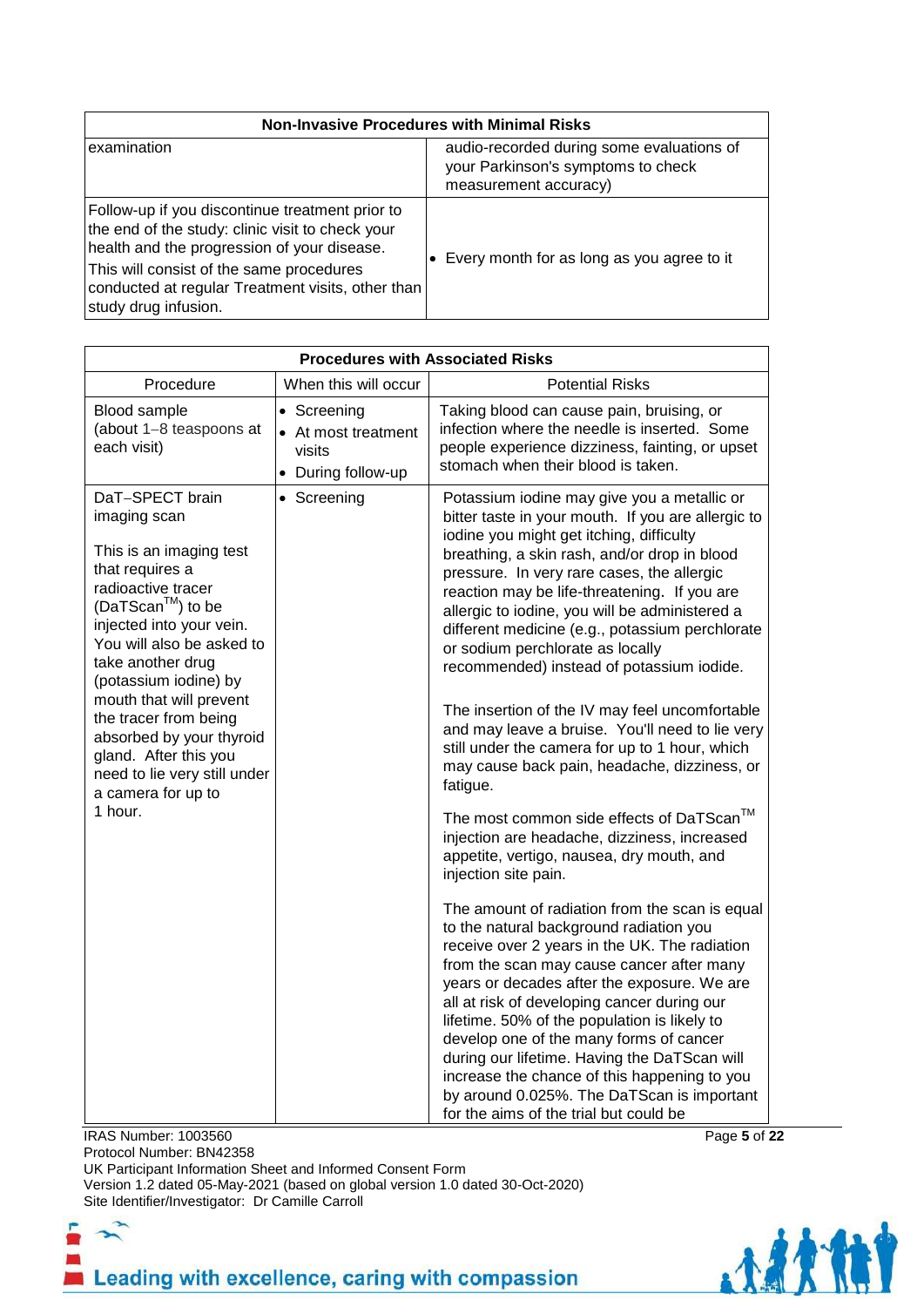| <b>Procedures with Associated Risks</b>                                                                                                                          |                                                                                                  |                                                                                                                                                                                                                                                                                                                                                                                           |  |  |
|------------------------------------------------------------------------------------------------------------------------------------------------------------------|--------------------------------------------------------------------------------------------------|-------------------------------------------------------------------------------------------------------------------------------------------------------------------------------------------------------------------------------------------------------------------------------------------------------------------------------------------------------------------------------------------|--|--|
| Procedure                                                                                                                                                        | When this will occur                                                                             | <b>Potential Risks</b>                                                                                                                                                                                                                                                                                                                                                                    |  |  |
|                                                                                                                                                                  |                                                                                                  | considered additional to your standard care.                                                                                                                                                                                                                                                                                                                                              |  |  |
| Magnetic resonance<br>imaging (MRI) brain scan<br>This is an imaging test<br>that uses magnets and<br>radio signals but does not $\bullet$<br>give offradiation. | • Screening<br>After<br>approximately<br>18 months of<br>treatment<br>At the end of the<br>study | The MRI scanner may cause some anxiety and<br>claustrophobia (fear of being in small places).<br>You may be given a mild sedative or<br>anti-anxiety drug to help manage your<br>symptoms.<br>You cannot have an MRI if you have any metal<br>or electronic devices in your body. Study staff<br>will ask questions and (if needed) run tests to<br>make sure the scans are safe for you. |  |  |

# **Digital Remote Monitoring**

During screening, you will receive a smartphone and a smartwatch, which can only be used for the purpose of the study. You will be asked to perform tests with the smartphone ("active tests") and to carry or wear these devices every day throughout the study. By doing so, you will provide valuable data to help measure your symptoms objectively and continuously.

The smartphone will prompt you to perform daily simple motor and attention tests called "active tests." Active tests are scheduled automatically each day, and take about 5-15 minutes. They should be performed at a consistent time every day (ideally in the morning, after breakfast). In addition, the smartphone will present you with a few questions about your health and your medication each day. You can complete these separately from the active tests whenever you have time.

You will be asked to carry the smartphone and wear the smartwatch throughout the day for as long as possible as you go about your daily routine ("passive monitoring"). These devices will be used to monitor how well you move as you go about your normal daily activities. At the end of the day, you will be asked to charge the smartphone and smartwatch so that they are ready for the next day.

You will be asked to bring your study smartphone and smartwatch to the clinic during your regular scheduled visits. Health care professionals will look at your study smartphone to check whether you have completed the tests that you were asked to perform, and whether your data has been uploaded successfully. You will also conduct tests at the clinic using the devices under the supervision of a healthcare professional.

You must return the smartphone and smartwatch to the clinic when you complete the study, or if you do not qualify to participate in the trial. At the end of the study, you will be asked to complete a questionnaire about your experience using the smartphone and smartwatch.

#### Data Collection and Confidentiality

During active tests and passive monitoring, location data and movement data will be collected. The smartphone and smartwatch will record your movement patterns (for example, you walked from a point A to a point B by taking X steps), but your actual location on a map cannot be identified (this means that the device does not communicate or record where points A and B are). You can "pause" location data recording. Data on the technical status of the smartphone is also recorded. For selected active tests, touch and sound are also recorded. Video is not recorded as part of the smartphone or smartwatch assessments. For information on how your privacy will be protected, see Part 2 Section 5.

IRAS Number: 1003560 Page **6** of **22** Protocol Number: BN42358 UK Participant Information Sheet and Informed Consent Form Version 1.2 dated 05-May-2021 (based on global version 1.0 dated 30-Oct-2020) Site Identifier/Investigator: Dr Camille Carroll

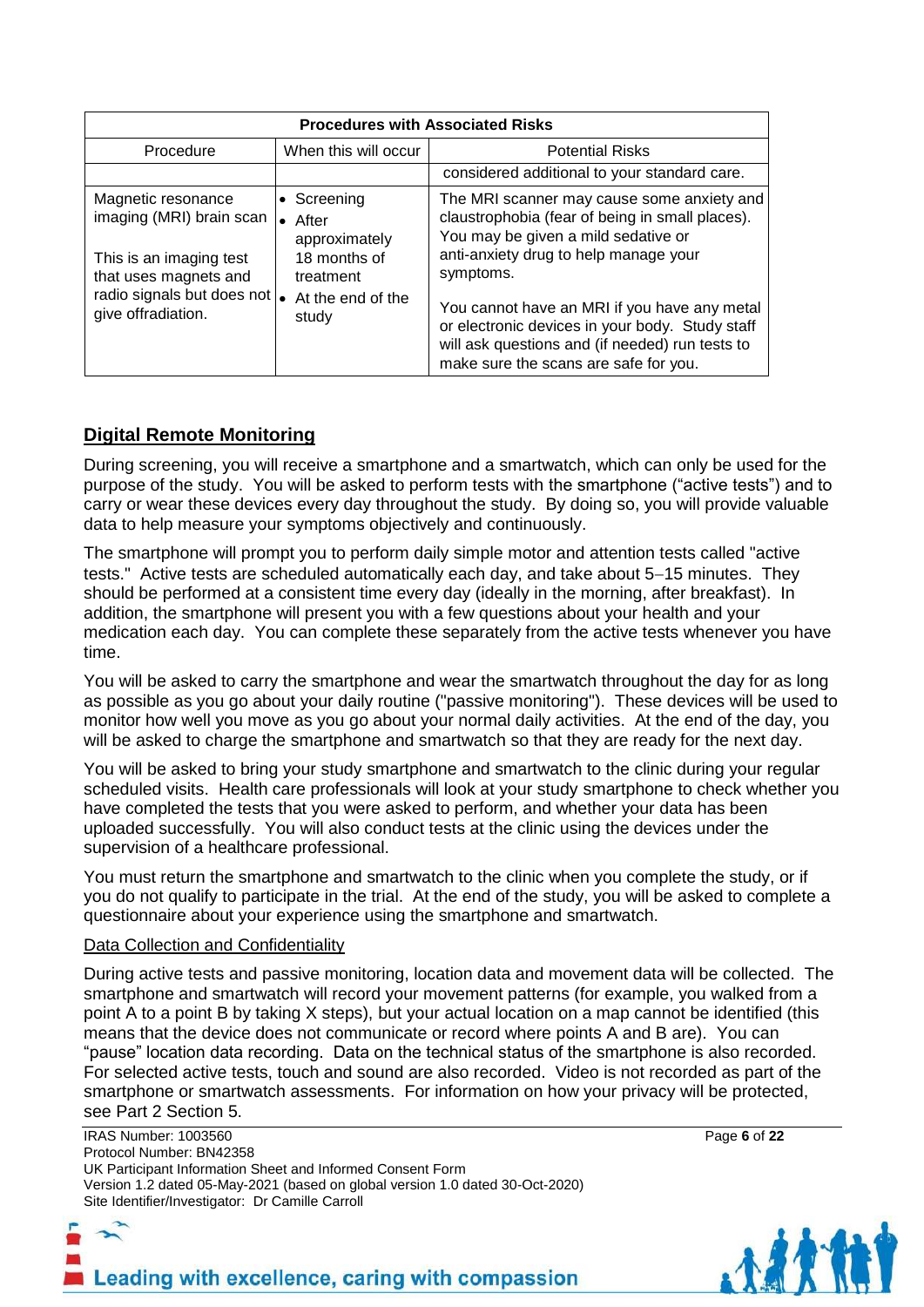# **5. What are the possible risks and side-effects of taking part in the study?**

You may have side effects from the study drug used and/or study assessments performed in this study which have been highlighted in the previous section and are described in the next section. Side effects can be mild to severe and even life threatening, and they can vary from person to person. Let your study doctor know right away if you have any of the following during the study:

- Symptoms that are new or have worsened
- Changes in your prescribed or over-the-counter medications (including herbal therapies)
- Visits to the doctor or hospital, including urgent care or Accident and Emergency (A&E) visits

#### **Risks Associated with Prasinezumab**

Allergic reactions can occur with any drug. Symptoms of allergic reactions can include itching, difficulty breathing, a skin rash, and/or a drop in blood pressure. In very rare cases, the allergic reaction may be life-threatening. If an allergic reaction happens at all, it is most likely to occur within 1 hour of the infusion, although delayed reactions are also possible. For this reason, during the first few study drug infusions you will be closely monitored at the clinic in case you have an allergic reaction. If you experience a severe allergic reaction (such as difficulty breathing) after you leave the clinic, you must call emergency services and seek medical care. You should also tell your study doctor immediately to get advice on treatment.

Prasinezumab has had limited testing in humans: to date, 371 subjects have been treated with prasinezumab (316 of them were Parkinson's patients). The known side effects of this drug, as well as potential side effects based on human and laboratory studies or knowledge of similar drugs, are listed below. There may be side effects that are not known at this time.

# **Known Side Effects**

Infusion-related reactions are currently the only identified risk for prasinezumab. They are very common in patients taking prasinezumab. In a previous study in which 1500 mg prasinezumab was administered to patients, 19% of the participants experienced infusion-related reactions.

 Symptoms can include nausea, chills, low or high blood pressure, fever, vomiting, flushing, headache, rapid heart rate, diarrhoea, shortness of breath, and/or respiratory and cardiac symptoms, such as sensation of throat or tongue swelling, cough, irregular heart rate, larynx and throat irritation.

You will be closely monitored by your study doctor and study research staff during infusions of prasinezumab and for some time afterwards. If you experience any symptoms of infusion-related reactions, your study doctor may slow down, or temporarily or permanently stop, the infusion. Your study doctor may also give you some drugs to treat or to prevent these symptoms. In case of mild symptoms, the infusion may be resumed after the symptoms have resolved.

#### **Potential Risks Associated with Pregnancy**

There may be a risk in exposing an unborn child to the study drug, and all risks are not known at this time. Females in the study must use birth control (contraception) to avoid exposing an unborn child to the study drug.

If you are pregnant, become pregnant, or are currently breastfeeding, you cannot take part in this study. Any woman who finds that she has become pregnant during participation in the study and for 70 days after the study medication(s) has been stopped, should immediately tell the study doctor.

For female participants:

IRAS Number: 1003560 Page **7** of **22** Protocol Number: BN42358 UK Participant Information Sheet and Informed Consent Form Version 1.2 dated 05-May-2021 (based on global version 1.0 dated 30-Oct-2020) Site Identifier/Investigator: Dr Camille Carroll

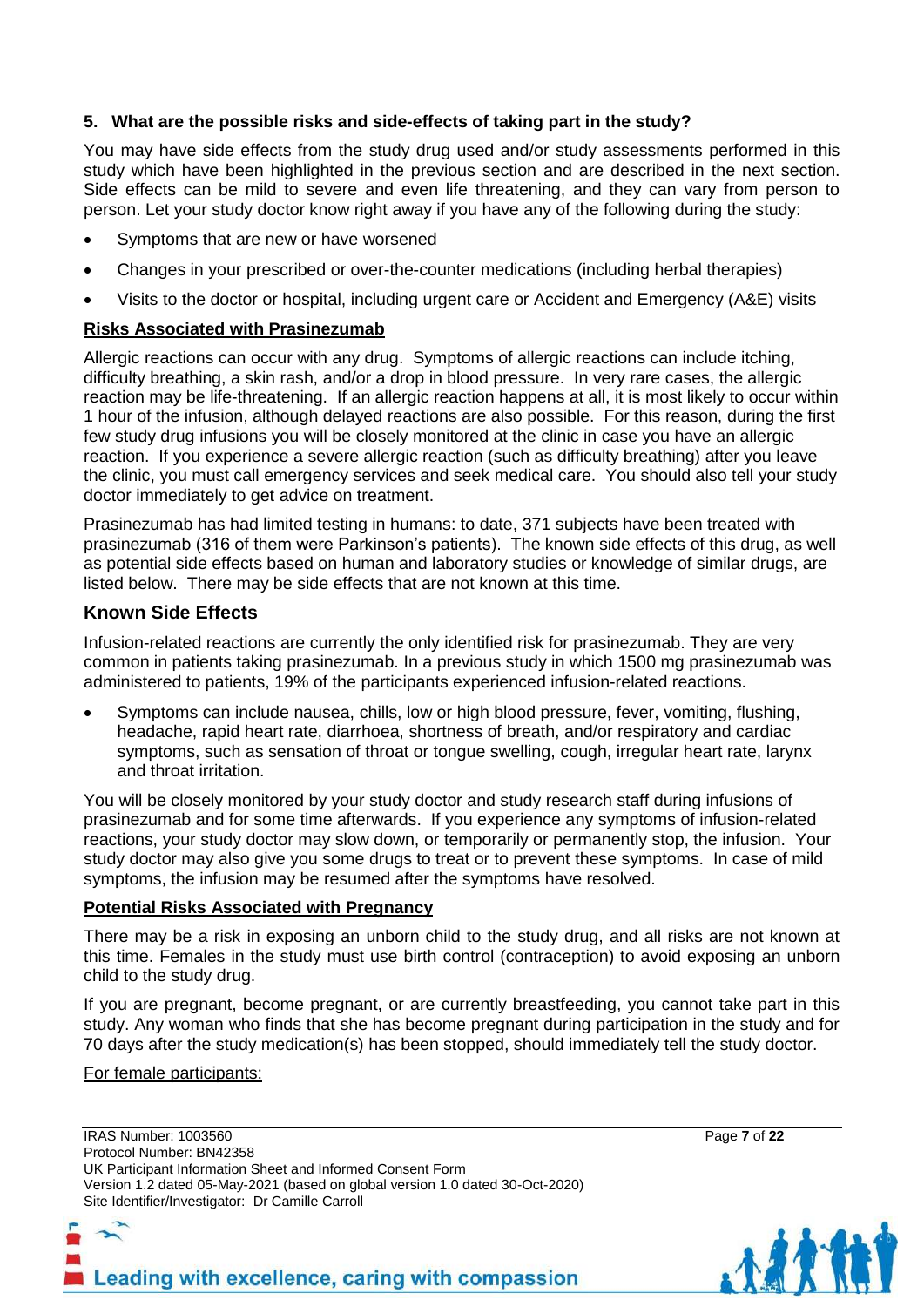Female participants who may possibly become pregnant must use contraception as directed by the study staff. During the study and for 70 days after your final dose of study drug (prasinezumab or placebo) you should always use reliable contraception as discussed with your study doctor. You will have a pregnancy test before you enter the study. You will have another pregnancy test every 4 weeks during the treatment period, at the end of study visit, and during follow-up visits.

You should remember that you may still fall pregnant despite using contraception. If you become pregnant your study drug will be stopped and you will be advised of the possible risks to your unborn baby. You will be asked to inform your study doctor about your pregnancy and the baby.

# **6. What will happen to the samples I give?**

Blood and urine samples will be collected for reasons such as the following:

| • Check your health through standard                                                                                                                                    | • Measure antibodies produced by your                                                                                                                                                                                                                                                          |  |
|-------------------------------------------------------------------------------------------------------------------------------------------------------------------------|------------------------------------------------------------------------------------------------------------------------------------------------------------------------------------------------------------------------------------------------------------------------------------------------|--|
| laboratory tests                                                                                                                                                        | immune system                                                                                                                                                                                                                                                                                  |  |
| • Find out if you are pregnant                                                                                                                                          | • Find out if your body is making antibodies to                                                                                                                                                                                                                                                |  |
| • Check how quickly your blood clots                                                                                                                                    | study drug                                                                                                                                                                                                                                                                                     |  |
| • Check for an infection with hepatitis B or C                                                                                                                          | • Perform additional analyses related to                                                                                                                                                                                                                                                       |  |
| • Check for a prior or current infection                                                                                                                                | processing of study drug or development of                                                                                                                                                                                                                                                     |  |
| with HIV                                                                                                                                                                | antibodies to study drug (if needed)                                                                                                                                                                                                                                                           |  |
| • Measure cholesterol and other lipids (fats)<br>• Measure blood sugar level<br>• Check your thyroid function<br>• Find out how study drug is processed by<br>your body | • Find out how variations in blood-based<br>markers (such as $\alpha$ -synuclein and other<br>proteins or genes specific to Parkinson's<br>disease) affect your disease or your<br>response to study drug. This data may also<br>be used to help develop new tests for<br>Parkinson's disease. |  |

Information resulting from the blood samples will be treated with the same confidentiality as the information that you discuss with the study doctor or nurse. Blood samples taken may be sent to the local or study laboratory for testing. The study laboratories are based in the European Economic Area (EEA). Your blood samples will be labelled by the site with a patient identification (ID) number that is unique to you ("coded"); they will not be labelled with your name, your picture, or any other personally identifiable information that could be used to identify you directly ("de-identified"). This will ensure your identity and health information remains confidential for all samples sent to the Sponsor, Roche or an authorised partner of Roche.

#### **Use of Samples**

# **Genome Testing**

A biomarker is a biological molecule found in the body which indicates disease or response to treatments. Biomarker testing may involve analysis of your genome (DNA), an "instruction book" for the cells in your body. This is known as whole genome sequencing (WGS) or whole exome sequencing (WES). Your blood samples may be tested for inherited changes in the genes (genome variations) associated with Parkinson's disease. Testing may include analysis of all of your DNA. Analyses of samples from a large number of people may help researchers learn more about prasinezumab and similar drugs, Parkinson's disease and other diseases, possible links among diseases, genome variations and how they might affect a disease or a person's response to treatment, and new avenues for drug development and personalised therapies.

Results from tests for genome variations, will not be shared with you or your doctor, unless required by law. Information from these tests will not be part of your medical record.

IRAS Number: 1003560 Page **8** of **22** Protocol Number: BN42358 UK Participant Information Sheet and Informed Consent Form Version 1.2 dated 05-May-2021 (based on global version 1.0 dated 30-Oct-2020) Site Identifier/Investigator: Dr Camille Carroll

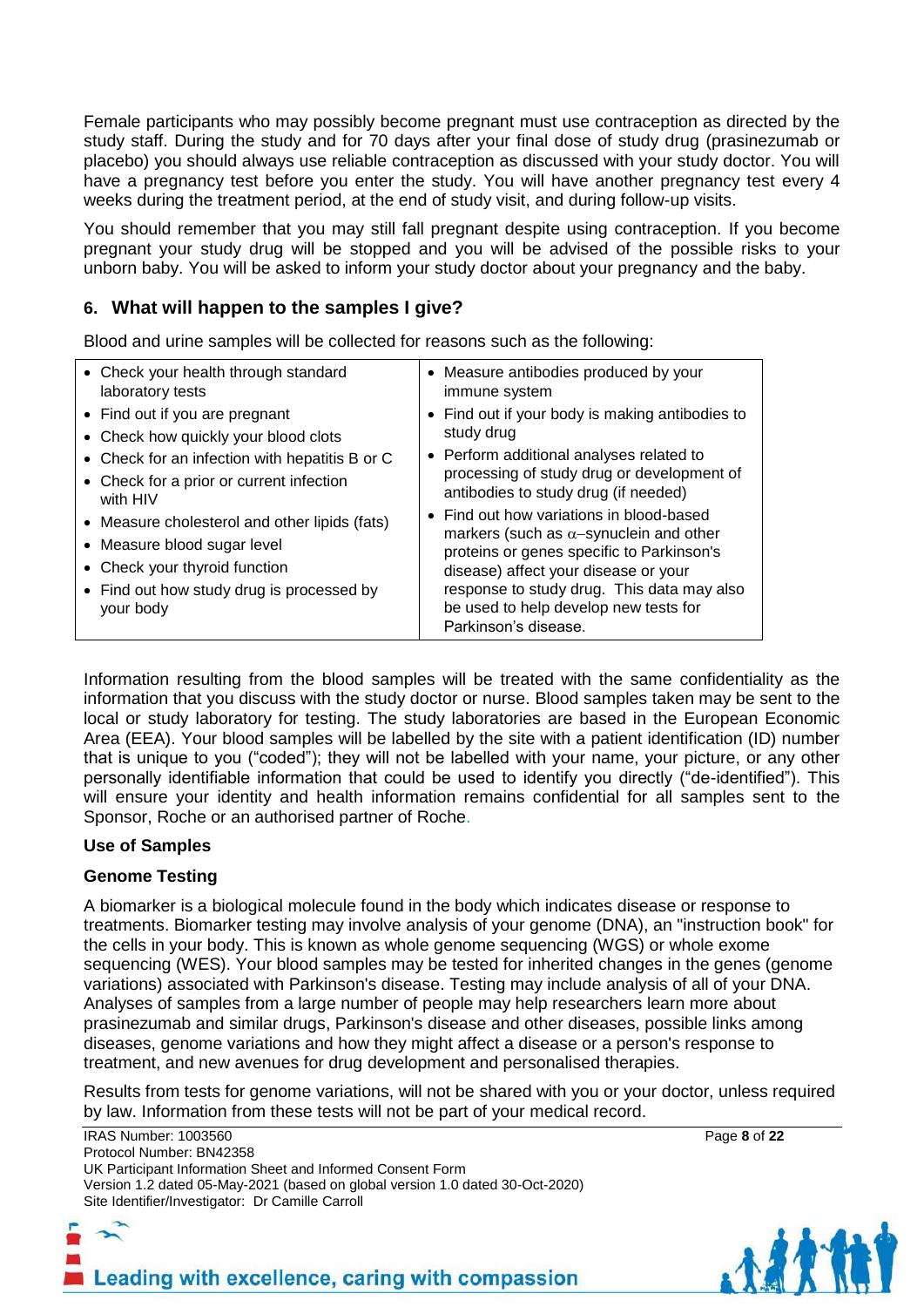# **Sample Storage**

Blood and urine samples will be securely stored for up to 5 years after the final study results have been reported, and will then be destroyed.

Blood samples collected for analysis of all of your DNA through WGS/WES will be stored for up to 15 years after the study results have been reported.

# **Optional Lumbar Puncture**

We would also like you to consider consenting to an optional study-related lumbar puncture at the screening visit and after approximately 18 months of treatment. Further information can be found in part 3 in the Optional Study Procedure Participant Information Sheet.

#### **Optional Research Biosample Repository (RBR) Leftover Blood and Cerebrospinal Fluid Sample Donation for Future Research**

Additionally, we are asking you to provide leftover (unused) blood samples to the RBR. If you decide to participate in the optional lumbar puncture procedure (described in part 3), you are also being asked to donate leftover cerebrospinal fluid samples (if applicable) to the RBR. The samples are to be used for future research sample testing. Further information can be found in part 4 in the Optional RBR Participant Information Sheet.

#### **7. What if we find something unexpected related to your health during the course of the study?**

Occasionally we may find something unexpected during the study from the standard of care (routine tests) and study-related tests or assessments. Such tests may include imaging scans, blood tests, in some cases certain genetic tests, questionnaires or specific highly sensitive tests as part of study i.e. HIV, Hepatitis B or C*.* If any of your test results are abnormal and your study doctor felt there were clear implications for your future health, your study doctor will discuss it with you.

# **8. What will I need to do if I take part?**

# **During the study you should:**

- Attend all your study appointments. If you know that you will miss an appointment, contact the study staff to rearrange as soon as possible.
- It is important that you continue to take the same dose of the medicine you were already taking for your Parkinson's disease before the study started (rasagiline, selegiline, or levodopa), without making any changes, until the study is finished. However, if your doctor decides that it is in your best interest to make changes to the medication you are taking to treat your Parkinson's disease symptoms, you may still be able to continue to participate in the study.
- Complete your ''active tests'' on your smartphone/smartwatch.
- Complete questionnaire(s) about your health/Parkinson's disease.
- Carry a patient emergency card with you at all times that states you are taking part in a study
- Tell the study staff if you believe you might be pregnant. Use contraception as directed by the study staff.
- Tell the study staff about any side effects, GP or hospital visits that you may have, as well as any medicines or supplements you might be taking.
- Tell the study staff if you change your mind about staying in the study.
- If you have private medical insurance or require travel insurance or have other policies, your policy may be affected. You should check this with your insurance provider.
- Return all study related supplies.

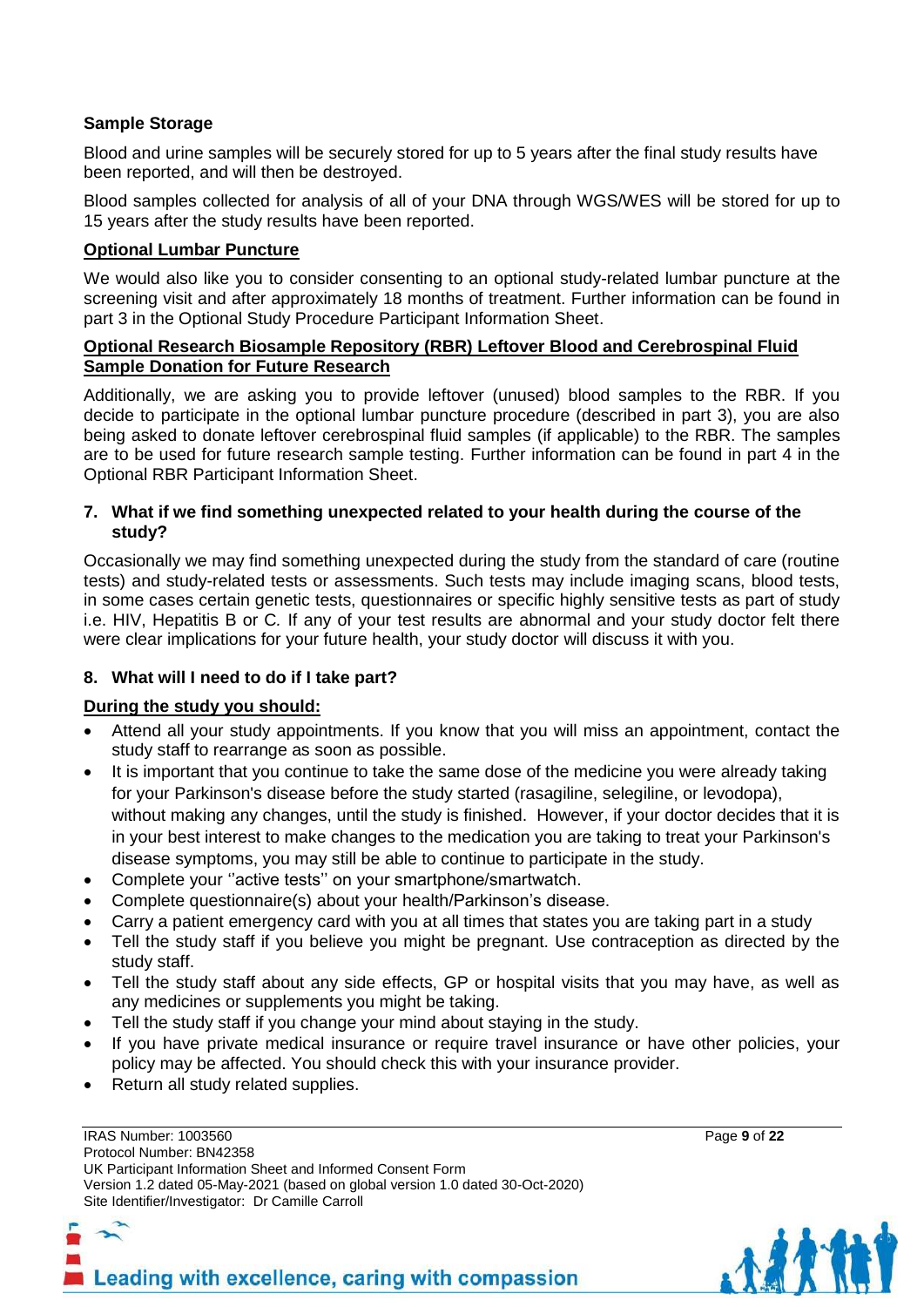# **During the study you should not:**

- Use certain medications during this study. Your study doctor will talk with you about these medications.
- Take part in any other drug/device studies. This is to protect you from possible interactions between research drugs and prevent you from giving too many blood samples.

### **9. What are the possible benefits of taking part?**

Your health may or may not improve in this study, but the information that is learned may help other people who have Parkinson's disease in the future.

#### **10. More information about taking part in the study**

#### **What happens when the research study stops?**

Once you have completed the study, your study doctor will advise the standard of care or other treatment that may be available to you.

Currently, Roche does not have any plans to provide the Roche study drug prasinezumab or any other study treatments to you after you complete the study.

# **11. What are the alternative treatments to this study?**

If you decide not to take part in the study you are likely to receive standard of care or other options for your treatment. Your doctor will be able to advise you on the options available to you.



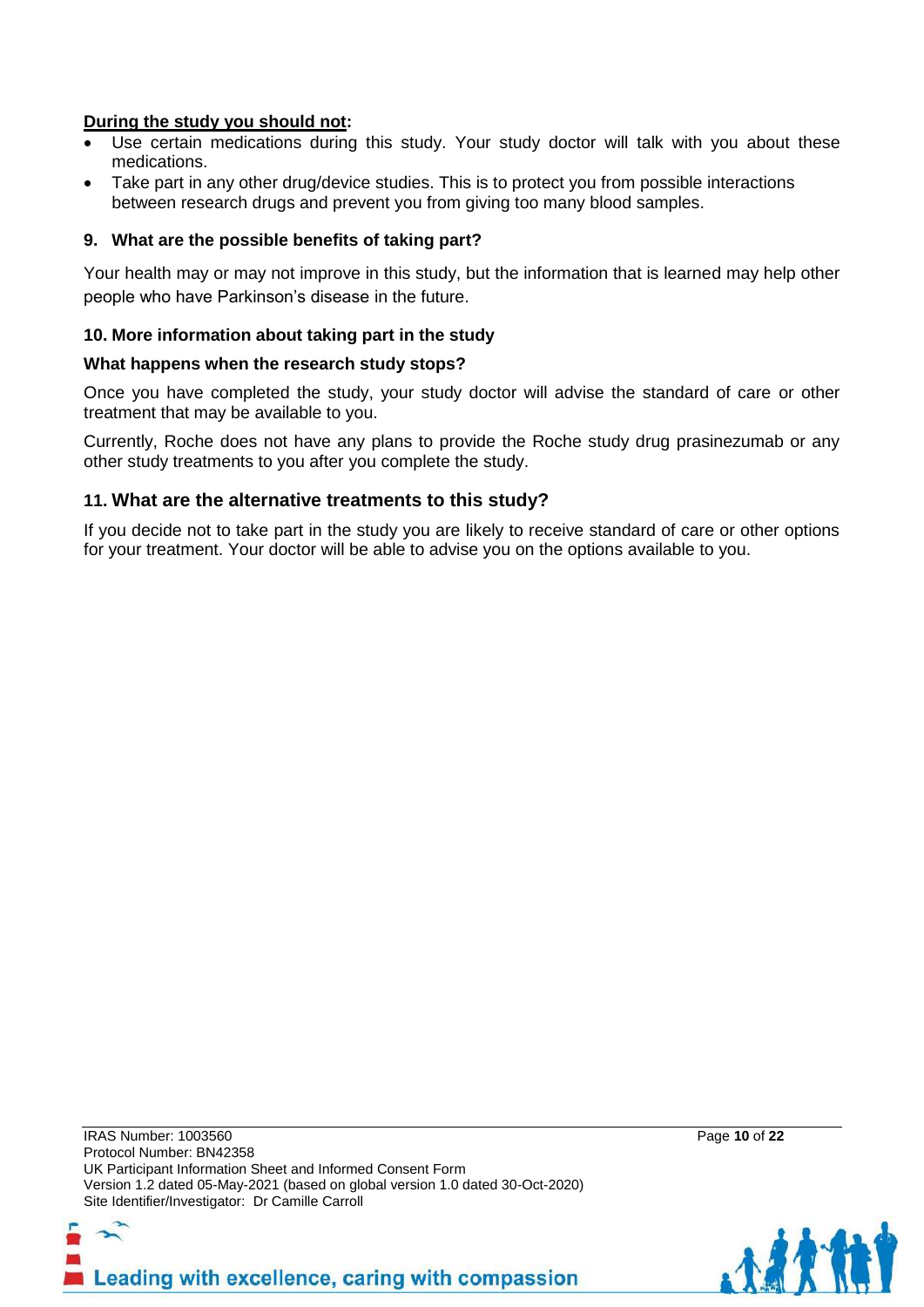# **Part 2**

# **1. Who is organising and funding the research?**

# **Globally:**

• The study is being sponsored by F. Hoffmann-La Roche Ltd hereafter referred to as Roche (Part of the Roche group)

### **In the UK:**

- This research study is being carried out by Roche Products Limited. (6 Falcon Way, Shire Park, Welwyn Garden City, AL7 1TW) on behalf of the sponsor.
- Roche Products Limited will be responsible for funding the study to cover the cost of all study procedures.

# **2. What if new information becomes available?**

Sometimes new information becomes available about the treatment being studied. If this happens, the study staff will tell you and discuss whether you should continue in the study. If you decide not to carry on or the study is stopped, your doctor will make arrangements for your standard of medical care to continue outside of the study.

If you decide to continue in the study the study staff will ask you to sign an updated version of this form to confirm that you have been given and understand the new information.

Depending on this new information, your doctor might also suggest that it is in your best interests to stop taking part in the study. Your doctor will explain the reasons and arrange for your care to continue outside the study.

# **3. Can I stop taking part once I have joined the study?**

You can stop taking part in this study at any time and without giving a reason. Tell your study doctor if you are thinking about stopping, and your study doctor will tell you how to stop safely.

The standard of care that you receive will not be affected by your taking part in the study or by a decision to stop taking part.

If there is new information or changes in this study that may affect your health or willingness to continue, your study doctor will let you know as soon as possible. You may be required to stop participating in the study, even if you wish to continue. Below are some of the reasons why you may be asked to stop:

- Your safety would be at risk if you continued
- You were unable to or did not follow study instructions or procedures
- You need medical care that is not allowed by this study
- This study has been stopped by Roche or a health authority

When your participation ends, or if you decide to withdraw from the study, you will be asked to return for a follow up visit to monitor your health. No new information will be collected about you after this visit. However, Roche will still be able to use information about you that has already been collected during the study. Any laboratory samples collected before stopping your participation in the study may still be used, unless you specifically ask for your samples to be destroyed. However, if any of your samples have already been tested, Roche will still be able to use the results from those tests.

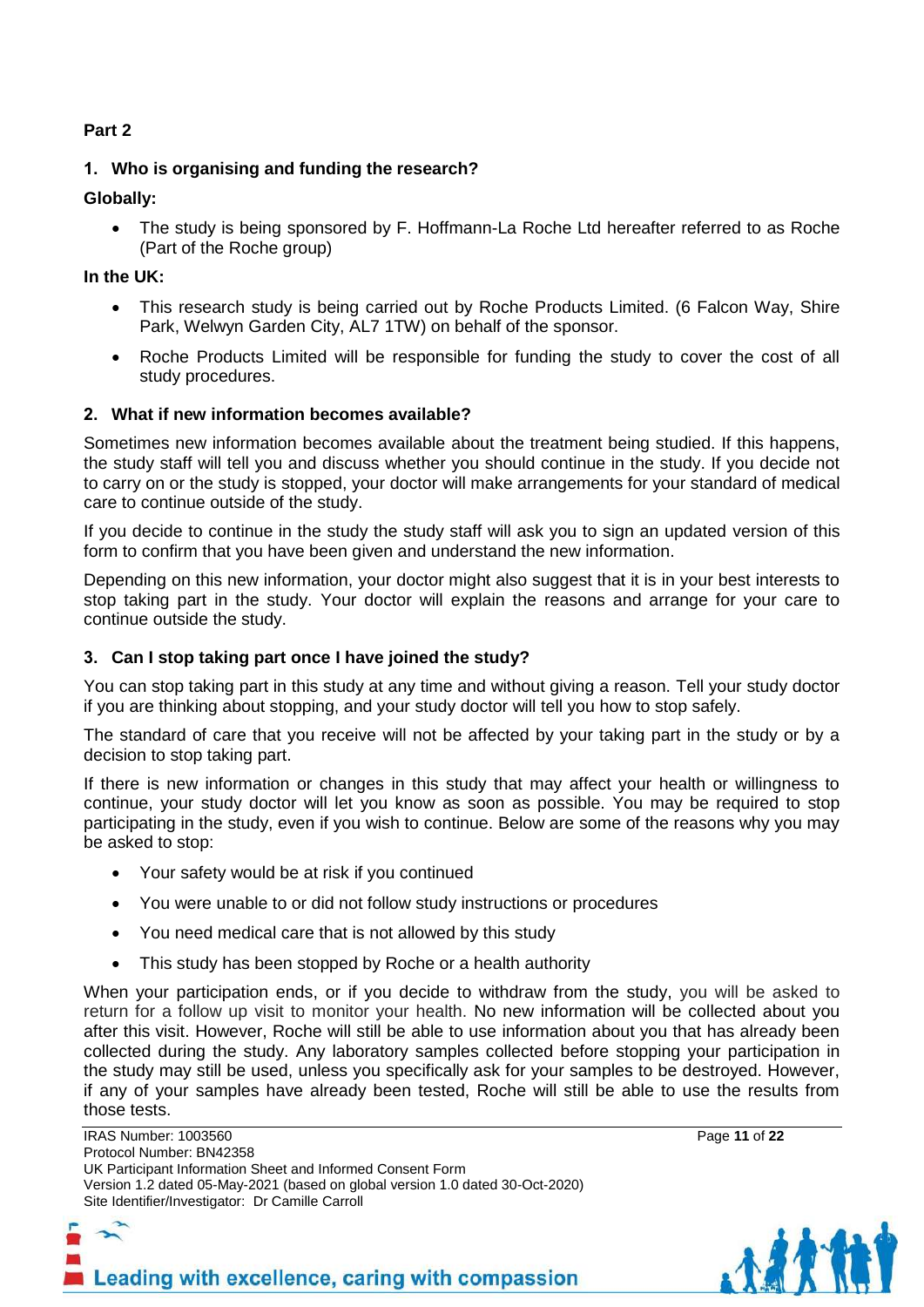# **4. What if something goes wrong?**

If you have any concerns about the way you have been approached or treated during the study, please talk to your study doctor or nurse. If you are still unhappy, or if you wish to complain, please use the normal NHS complaints process.

If you remain unhappy and wish to complain formally, you can do this through the NHS Complaints Procedure. Additional information is available Level 6, Derriford Hospital, Plymouth, Devon PL6 8DH Tel no: 01752 439884 or email [plh-tr.PALS@nhs.net](mailto:plh-tr.PALS@nhs.net)

If you are harmed by taking part in the study, or if you are harmed because of someone's negligence, then you may be able to take legal action.

In the event that something does go wrong and you are harmed during the research and this is due to someone's carelessness, then you may have grounds for a legal action and compensation against Roche or University Hospitals Plymouth NHS Trust and you may have to pay your legal costs.

Roche will provide compensation for any injury which is of an enduring or disabling character (including making an existing condition worse) caused by taking part in this study in accordance with the guidelines of the Association of the British Pharmaceutical Industry (ABPI). Roche will pay compensation where Roche and the study doctor agree the injury probably resulted from:

- The study drug, or any clinical procedure which is necessary part of the study and not from a pre-existing medical condition
- An adverse reaction (side effect) to the study drug and injury is caused by a procedure adopted to deal with the adverse reaction
- If applicable, Roche will pay compensation in cases where a child is injured as a result of its mother's participation in the study whilst pregnant with the injured child

Any payment would be without legal commitment. Please ask if you require more information on this.

Roche would not be bound by these guidelines to pay compensation where:

- The injury resulted from a test or procedure outside the trial protocol
- The protocol was not followed and/or study staff were negligent
- There is temporary pain or discomfort or less serious or curable complaints
- The study medicine/placebo fails to have its intended effect or does not provide any other benefit to you
- You have received equivalent payment for such injury under any policy of insurance effected by Roche for your benefit
- The injury resulted from your own contributory negligence
- As a result of other licensed medicines being administered to patients for the purpose of comparison with the study drug during the trial.

# **5. Will my taking part in the study be kept confidential?**

If you agree to participate in this research study, your study information including imaging data, audio and video recordings, and data acquired by smartphone/smartwatch may be used or shared for the purposes of this study and for research related to your Parkinson's disease and similar conditions, the use of prasinezumab in disease therapy, and/or the development of tests that help with detection or understanding of your disease.

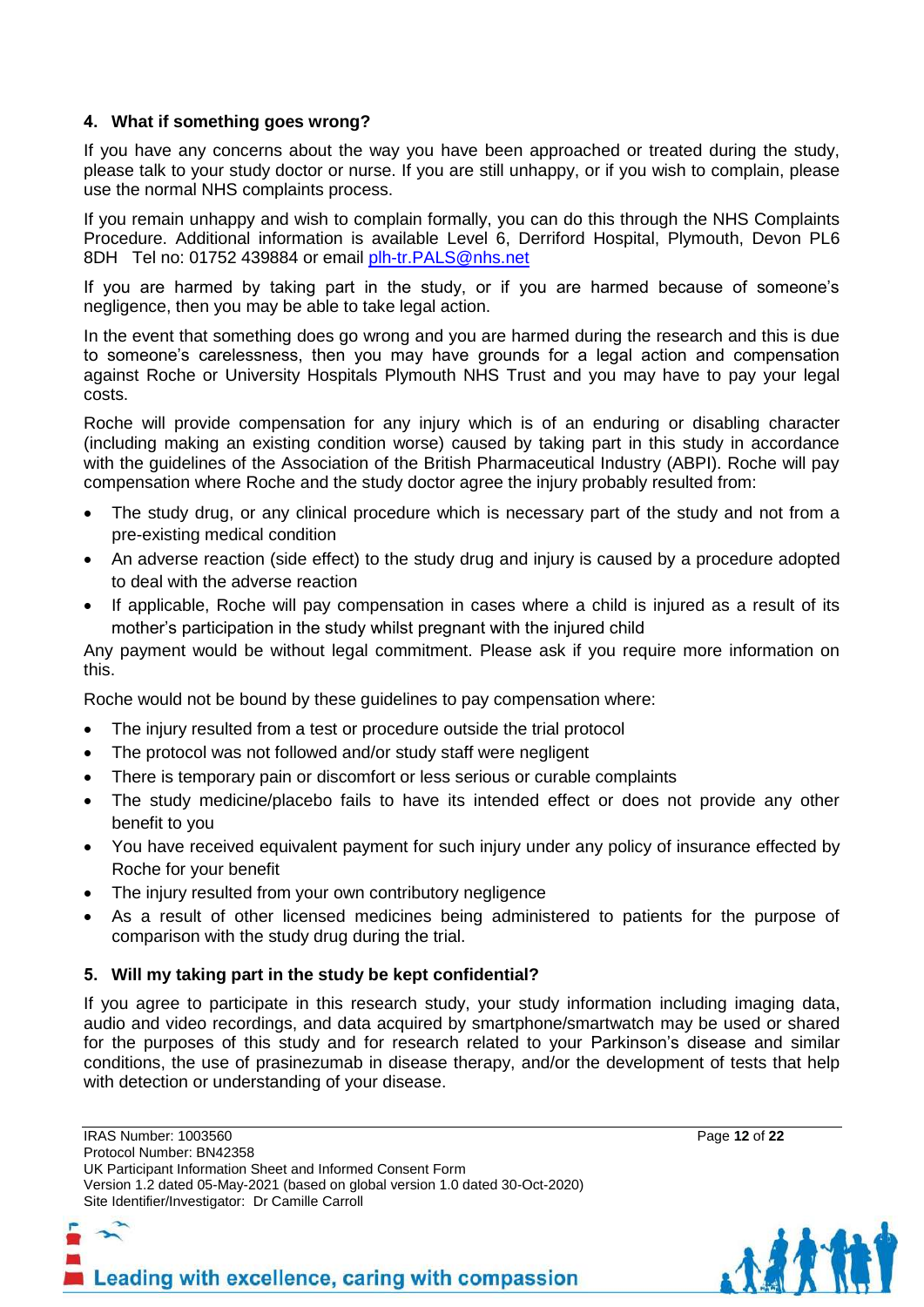Roche will have access to personally-identifiable information to conduct research to improve health and care, but we only receive information that has been coded. Roche have a legitimate interest in using information relating to your health and care for research studies, when you agree to take part in this research study. This means that we will use your information in the ways needed to conduct and analyse this research study. Your rights to access, change or move your information are limited, as we need to manage your information in specific ways in order for the research to be reliable and accurate. If you withdraw from the study, we will keep the information and samples about you that we have already obtained.

Your privacy is very important, and Roche uses appropriate protective measures ("safeguards") to ensure health information is safe and protected. Your coded information and samples will remain de-identified and kept confidential at all times.

The health information collected or produced during the study (including screening information from all patients) will be held by the University Hospitals Plymouth NHS Trust and Roche. It is the responsibility of the Sponsor, F. Hoffmann-La Roche Ltd as the data controller for the study, acting through Roche Products Limited in the UK, to inform all trial participants taking part in our clinical research to make it easier for you to find out how we use, process and protect your personal information collected during your participation in the clinical trial.

The information stored by Roche will be de-identified and protected by an authorised archiving facility for 25 years from the end of the study. This includes data collected even if you are not eligible to enter the trial and after 25 years the data will be confidentially destroyed.

Your de-identified health information, such as trial records, information about your general health, how you have responded to treatment, any side effects that you may have experienced, and the results of any tests carried out during the study, will be collected by the study doctor and provided to and analysed by Roche or other companies acting on behalf of Roche. Your de-identified health information and samples may be analysed and transferred within and/or outside of the EEA or to any country worldwide. The information collected may be analysed in countries with less data protection safeguards and rights than the UK. Roche is obligated to ensure additional steps will be taken to safeguard your privacy and prevent your information from being linked to you.

Audio and video recordings of motor examinations will be reviewed to verify scoring accuracy. The data acquired during the audio and video recordings will be protected through a secure system using encryption and password protection to prevent illegal access. Only the qualified reviewers, your study doctor and site staff will be able to access these data. Information regarding the clarity, such as transmission issues, equipment problems, and or sound/video quality of the recorded motor examinations may be shared with Roche.

The app used to acquire the active tests and passive monitoring data is owned by F. Hoffmann - La Roche Ltd. The data acquired on the smartphone and smartwatch will be transmitted by Wi-Fi to a secure server via a secure connection. For data processing and analysis, the data may be stored in the US, in Canada, in the European Union, or in Switzerland. No personal identifying information will be stored on the devices or on the secure servers where the data is stored.

Certain statistical tests will be carried out on your health information, along with that collected from the other participants who entered the study. Roche may then forward the results of the statistical tests to health authorities worldwide. The results may also be used in reports of the study or for scientific presentations or publications. You will not be identified in any reports, presentations or publications.



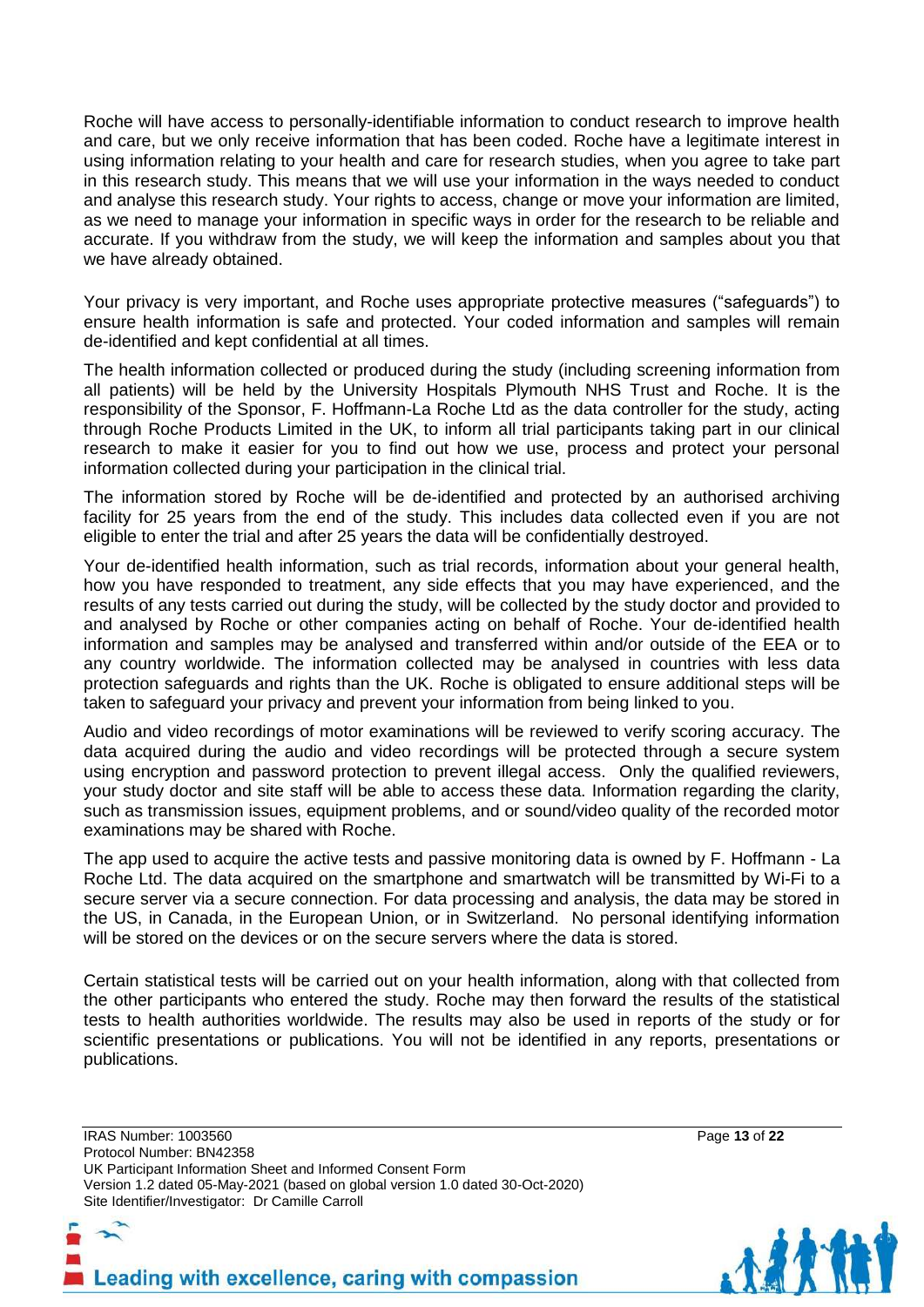Roche may need to re-analyse the information from this study at a later date and may need to carry out extra tests on samples collected during the study or perform further statistical tests on the information. The results of this study may be used for future medical research.

In addition, it is possible that in the future Roche may need to collect additional information from your medical record(s) in order to put the already collected information in the proper medical context. The approval of the appropriate Institutional Review Board or REC will be sought prior to collecting this additional information.

Your information may be used by and/or shared with Roche, Roche's study monitors, representatives acting on behalf of Roche, collaborators, and licensees, representatives of the U.S. Food and Drug Administration (FDA) or other national and local health authorities such as the Medicines and Health products Regulatory Agency (MHRA), and the University Hospitals Plymouth NHS Trust Research and Development Department. In these cases, individuals may be granted direct access to your medical records to check the quality and accuracy of the information collected during the study. In these circumstances your identity may be disclosed but will remain absolutely confidential.

Your medical and personal information may be shared with qualified researchers who are not participating in this study, for research purposes and to advance medical care and science. Before receiving your medical and personal information, the researchers have to agree that they will use it for research purposes only and that they will not make any attempts to trace your information back to you.

Your information will not be given to your insurance company or employer, unless required by law.

If you wish to raise a complaint on how we have handled your personal data, you can contact our Data Protection Officer at dpo.dpowelwyn@roche.com who will investigate the matter. If you are not satisfied with our response or believe we are processing your personal data in a way that is not lawful you can complain to the Information Commissioner's Office (ICO).

A description of this clinical trial will be on [http://www.ClinicalTrials.gov](http://www.clinicaltrials.gov/) and [www.roche-trials.com.](http://www.roche-trials.com/) These websites will not include information that can identify you. At most, these websites will include a summary of the results. You can search these websites at any time.

# **6. Involvement of GP**

If you agree to participate in the study, the research team will inform your GP.

#### **7. What will happen to the results of the study?**

Results from exploratory biomarker tests, including tests for genome variations, will not be shared with you or your doctor, unless required by law. Information from these tests will not be part of your medical record.

Testing of your samples may provide information related to your genome ("genetic information"), including information about inherited characteristics. Your samples and genetic information will not be labelled with your name, your picture, or any other personally identifying information. Roche uses many safeguards to protect your privacy.

A clinical study report containing the results of this trial will be made available to anyone who requests a copy and all additional steps will be taken to protect your information being linked to you.

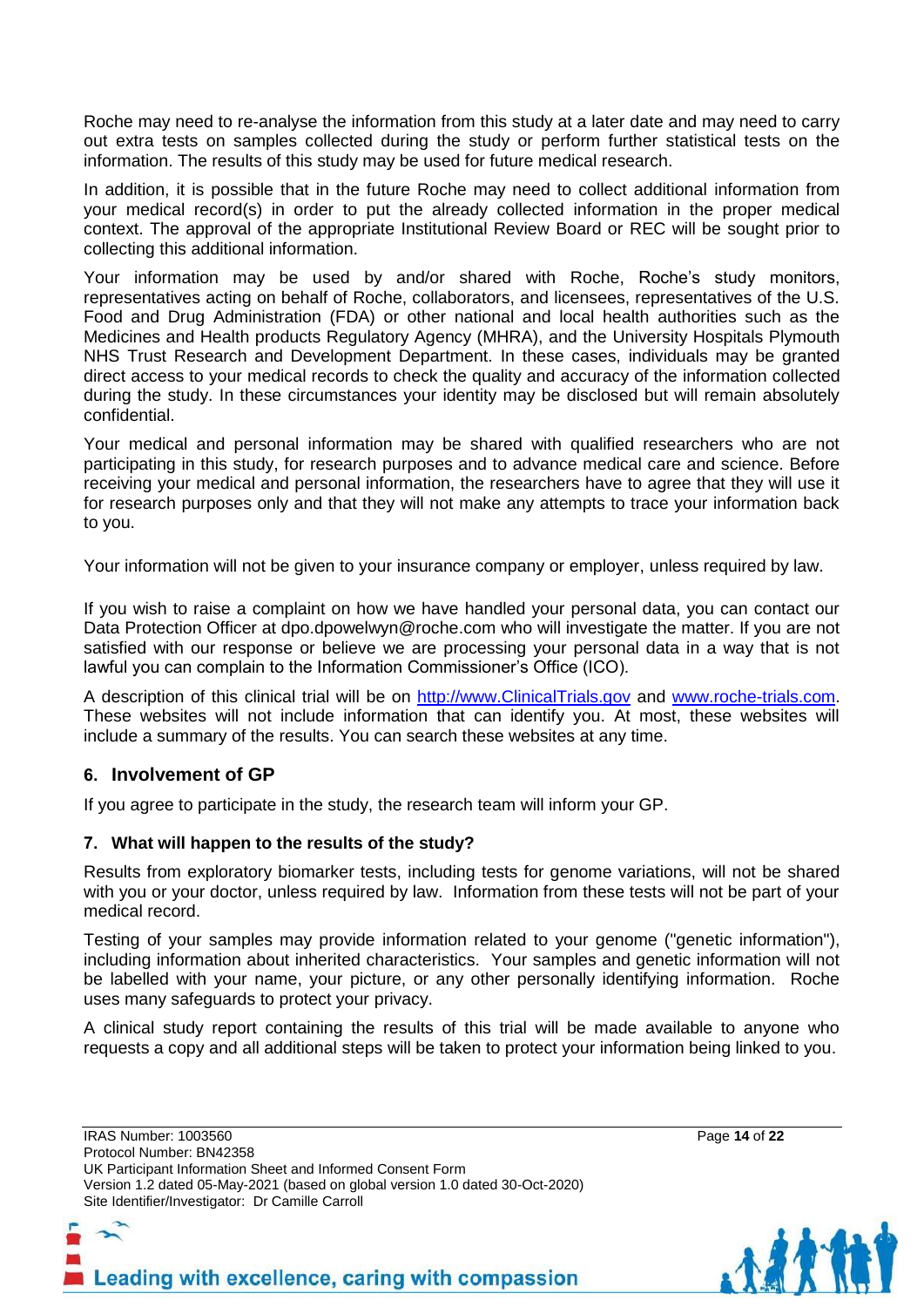#### **8. Who has reviewed the study?**

The study has been approved by the UK Medicines and Healthcare products Regulatory Agency (MHRA), as well as by an independent Research Ethics Committee (REC).

#### **9. Further information and contact details**

If you want further information about the study, contact your study doctor or nurse, the details are on the front of this information sheet.

During the study, if there is an emergency please contact your doctor on the telephone number given. You will be provided with a small card detailing study emergency contact information by the study doctor. Please keep this card with you at all times, for as long as you remain in the study.

You can also find general information about clinical trials at the following websites:

[www.nhs.uk/conditions/clinical-trials](http://www.nhs.uk/conditions/clinical-trials) [www.peopleinresearch.org](http://www.peopleinresearch.org/) [www.healthtalkonline.org/medical\\_research/clinical\\_trials](http://www.healthtalkonline.org/medical_research/clinical_trials)

**Thank you for taking the time to consider taking part in this study.**

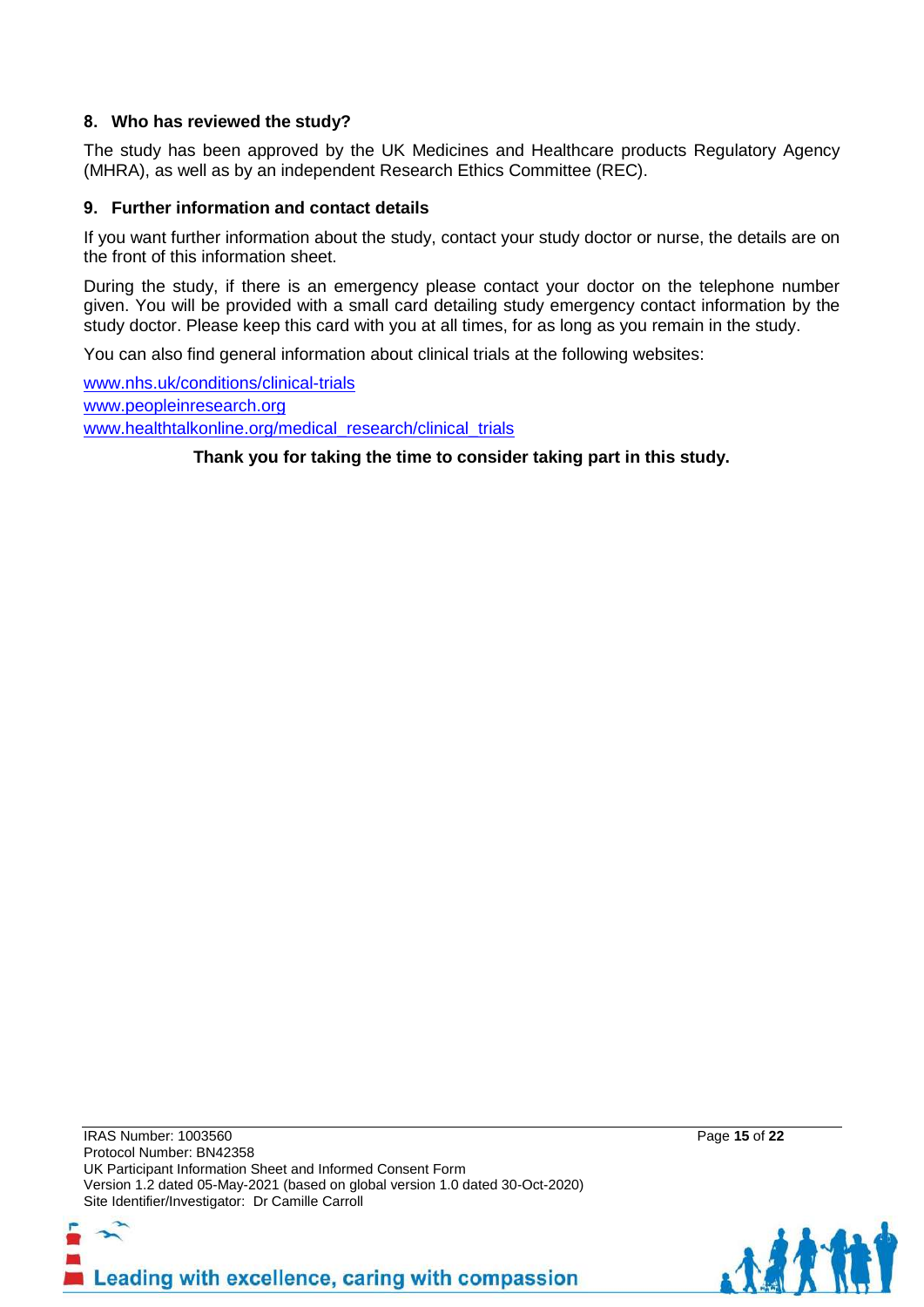### **Part 3** - gives you the Optional Study Procedure Participant Information Sheet

# **OPTIONAL BN42358 STUDY**

# **CONSENT FOR OPTIONAL LUMBAR PUNCTURE**

The lumbar puncture is optional (you can agree to it or refuse it) and it will not affect you participating in the main study or affect your standard of care. The decision is entirely up to you and if you do not want to participate you can still participate in the main study.

You are being asked to undergo an optional lumbar puncture (this procedure is described in the table below) to allow cerebrospinal fluid samples to be collected as part of Study BN42358. Along with each lumbar puncture, a matching blood sample will also be collected. The samples will be used to find out how variations in the contents of cerebrospinal fluid and blood (such as Parkinson's disease-specific proteins) affect your disease, or your response to study drug. The samples may also be used for the development of disease related tests or tools.

Cerebrospinal fluid surrounds your brain and spinal cord and acts as a cushion to protect them from injury. Because cerebrospinal fluid is in direct contact with your brain, it can provide information about the proteins and other molecules that the brain makes, or is exposed to. It is important to take measurements from both the cerebrospinal fluid and the blood for this study because they are separated by a biological barrier and serve different functions. Because of this, proteins and other markers of disease may be different in each place.

You will not receive any direct benefit from undergoing the lumbar puncture procedure. However, information from this procedure may benefit other patients with Parkinson's disease or a similar condition in the future. You will not be paid for undergoing the lumbar puncture procedure.

Undergoing the lumbar puncture procedure is your choice. No matter what you choose, it will not affect your participation in the study or the regular care you receive from your doctors.

You will undergo a lumbar puncture at the screening visit and after approximately 18 months of treatment.

The procedure(s) and its potential risks are described in the table below. The matching blood collection procedure and potential risks are described in Section 1, Part 1, Section 4.

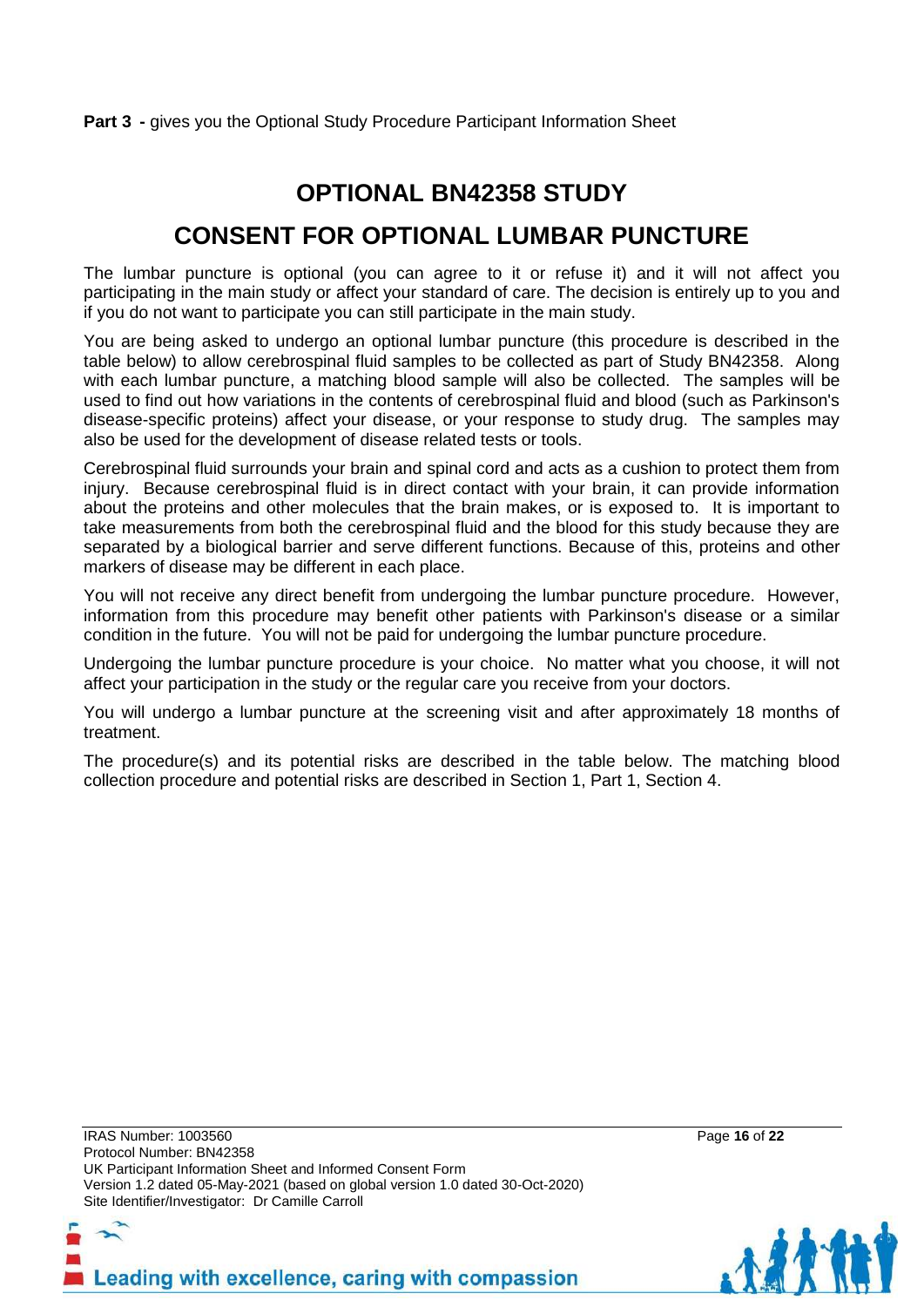| Procedure                                                                                                                                                                                                                                                                                                                                                                                                                                                                                                                                                                                                                                                                                             | Approximate Timing                                                | <b>Potential Risks</b>                                                                                                                                                                                                                                                                                                                                                                                                                                                                                                                                  |  |
|-------------------------------------------------------------------------------------------------------------------------------------------------------------------------------------------------------------------------------------------------------------------------------------------------------------------------------------------------------------------------------------------------------------------------------------------------------------------------------------------------------------------------------------------------------------------------------------------------------------------------------------------------------------------------------------------------------|-------------------------------------------------------------------|---------------------------------------------------------------------------------------------------------------------------------------------------------------------------------------------------------------------------------------------------------------------------------------------------------------------------------------------------------------------------------------------------------------------------------------------------------------------------------------------------------------------------------------------------------|--|
| Lumbar puncture: Removal of fluid<br>(about 1 tablespoon per visit) that<br>surrounds your brain and spinal<br>cord (cerebrospinal fluid) by<br>inserting a needle between two<br>lumbar bones (vertebrae) in your<br>lower back. For this procedure, the<br>study staff will help position you<br>either on your side or sitting up,<br>whichever is most comfortable for<br>you. First, your skin will be cleaned<br>with antiseptic. The study doctor<br>will inject a small amount of local<br>anaesthetic to numb the area. To<br>avoid an allergic reaction, please let<br>the study staff know if you have<br>ever had a reaction to a local<br>anaesthetic (such as while at the<br>dentist). | • Screening<br>• After approximately<br>18 months of<br>treatment | Lumbar puncture could cause<br>pain, nausea, headache,<br>discomfort, bruising, stiffness,<br>and, rarely, infection.<br>Occasionally, during needle<br>insertion, a spinal nerve is<br>touched, causing pain to<br>spread to the buttock or leg.<br>This usually lasts only a short<br>time. Rarely, participants<br>may experience vomiting,<br>bleeding into spinal canal, or<br>spinal canal nerve damage.<br>You may have an allergic<br>reaction to the local<br>anaesthetic medication used<br>to numb the area where the<br>needle is inserted. |  |

Your samples and information related to the sample(s) will be kept under the same level of privacy used for the main study. Samples will be stored for up to 5 years after the final study results have been reported.

You can change your mind about participating. If you want to withdraw your consent for the optional lumbar puncture procedure, tell your study doctor that you no longer want to participate.

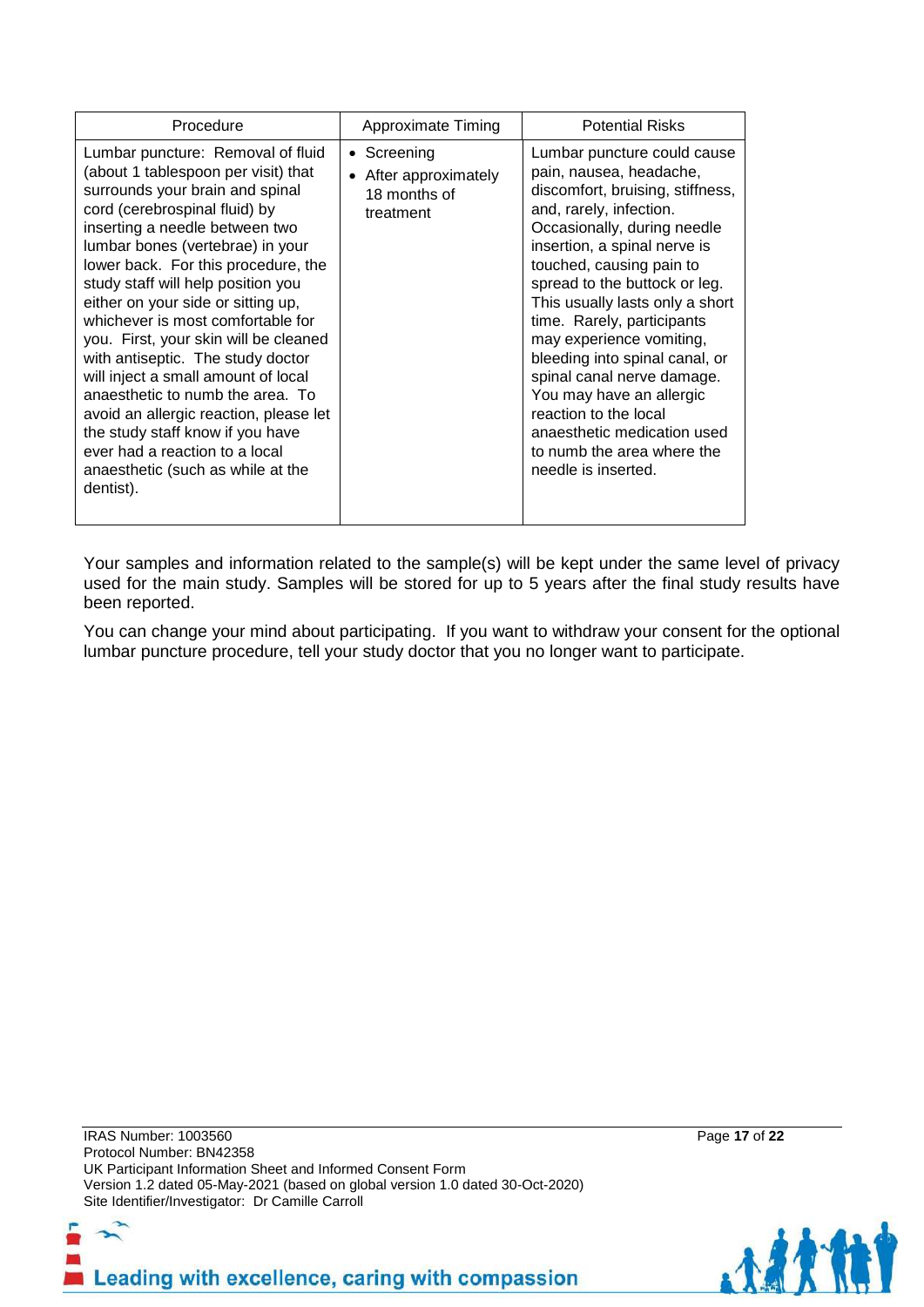**Part 4** gives you the Optional Research Biosample Repository Participant Information Sheet

# **OPTIONAL BN42358 RESEARCH BIOSAMPLE REPOSITORY**

The Research Biosample Repository (RBR) is a collection of samples that will be tested by researchers during Study BN42358 and for future research. Reasons for testing may include:

- Finding out why certain people are more likely to respond to treatments than others
- Finding out how and why diseases act differently in different people
- Developing new treatments for diseases or medical conditions
- Finding out why certain people are more likely to have side effects than others
- Finding out how treatments are processed in the body
- Finding out how treatments affect the body
- Developing better ways for preventing diseases or treating diseases earlier
- Developing or improving tests or tools that help with detecting or understanding diseases and identifying that help identify the right medicine for the right patient

You are being asked to donate leftover (unused) blood samples to the RBR. If you decide to participate in the optional lumbar puncture procedure, you are also being asked to donate leftover cerebrospinal fluid samples to the RBR. Donating your samples to the RBR is your choice. No matter what you choose, it will not affect your participation in the main study or the standard of medical care you receive from your doctors.

# **What will happen if I participate?**

Below is a table of the procedures for donating samples, along with any potential risks.

| Procedure                                                                                                                                          | <b>Potential Risks</b>                                                                      |
|----------------------------------------------------------------------------------------------------------------------------------------------------|---------------------------------------------------------------------------------------------|
| Leftover (unused) blood and cerebrospinal<br>fluid samples (if applicable) that were<br>collected during the study will be donated to<br>Ithe RBR. | There are no additional risks associated with<br>donating your leftover samples to the RBR. |

Samples will be securely stored in the RBR for up to 15 years after the final study results have been reported.

Your leftover samples may be tested to find out about mutations (variations) in your genome (DNA), the "instruction book" for the cells in your body, to allow for exploration of broad health research questions across disease areas. Testing may include analysis of all of your DNA (whole genome sequencing) or analysis of part of your DNA. Testing may determine whether your mutations are inherited or non-inherited genome variations. Analyses of samples from a large number of people may help researchers learn more about prasinezumab and similar drugs, Parkinson's disease and other diseases, possible links among diseases, mutations and how they might affect a disease or a person's response to treatment, and new avenues for drug development and personalised therapies.

Information from the sample analyses will not be shared with you or your doctor, unless required by law, and will not be part of your medical record.

#### **Are there any benefits to donating samples?**

IRAS Number: 1003560 Page **18** of **22** Protocol Number: BN42358 UK Participant Information Sheet and Informed Consent Form Version 1.2 dated 05-May-2021 (based on global version 1.0 dated 30-Oct-2020) Site Identifier/Investigator: Dr Camille Carroll

Leading with excellence, caring with compassion

AAA A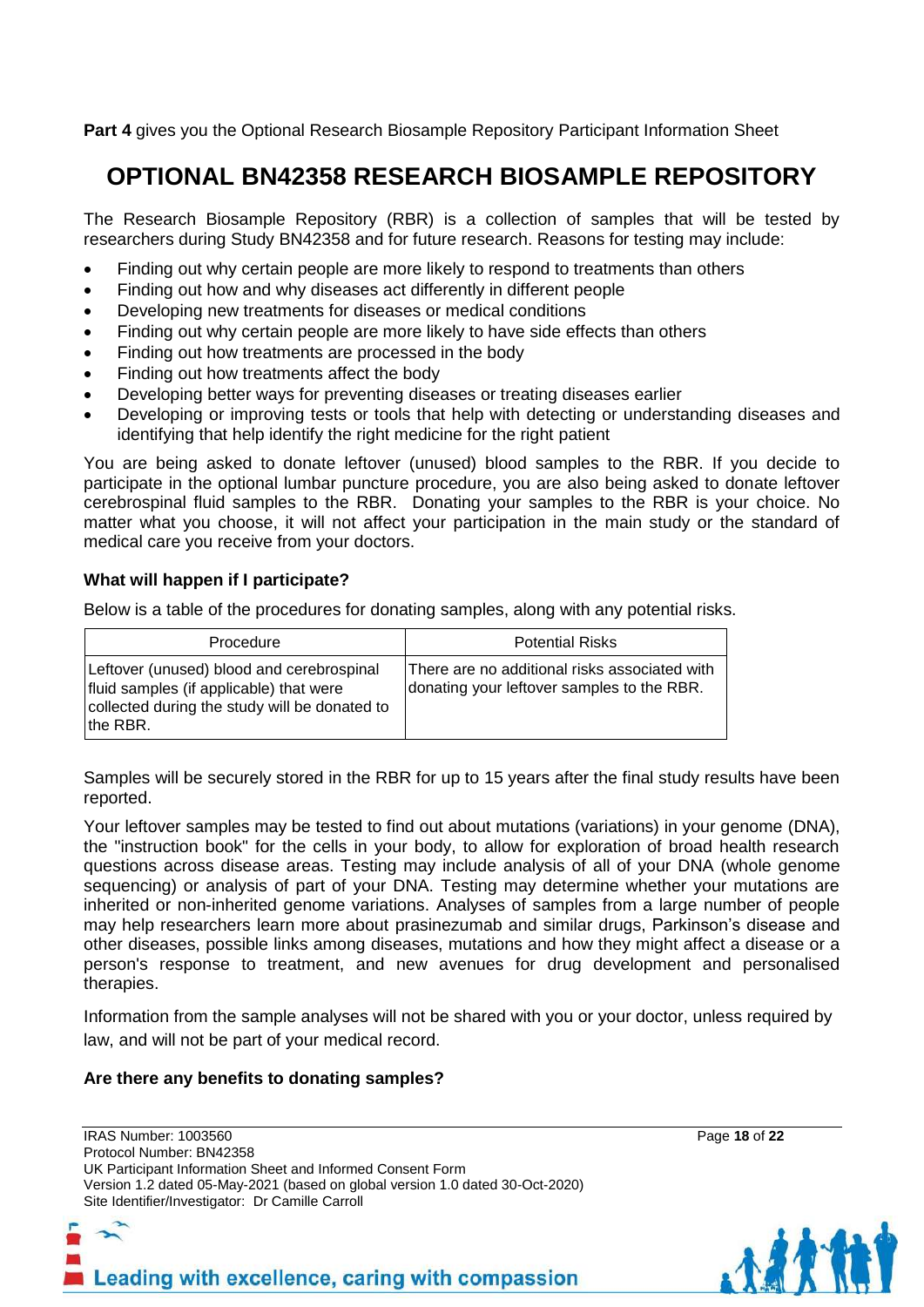You will not receive any direct benefit from donating your samples. However, research performed on these samples may benefit other participants with Parkinson's disease or a similar condition in the future.

### **Will I be paid if I donate samples?**

You will not be paid for donating samples to the RBR.

Information from research on your RBR samples may lead to discoveries, inventions, or development of commercial products. You and your family will not receive any benefits or payment if this happens.

#### **How will my privacy be protected?**

Your samples and information related to the samples will be kept under the same level of privacy used for the main study.

#### **Can I change my mind about storing my samples in the RBR?**

You can change your mind at any time. If you want to withdraw your consent for the RBR, tell your study doctor that you no longer want your samples stored or used for research. After you withdraw consent, any samples that remain will be destroyed or will no longer be linked to you. If you change your mind and your samples have already been tested, Roche will still be able to use the results from those tests. If you withdraw or discontinue from the main study, your RBR samples will continue to be stored and used for research unless you specifically ask that they be destroyed.

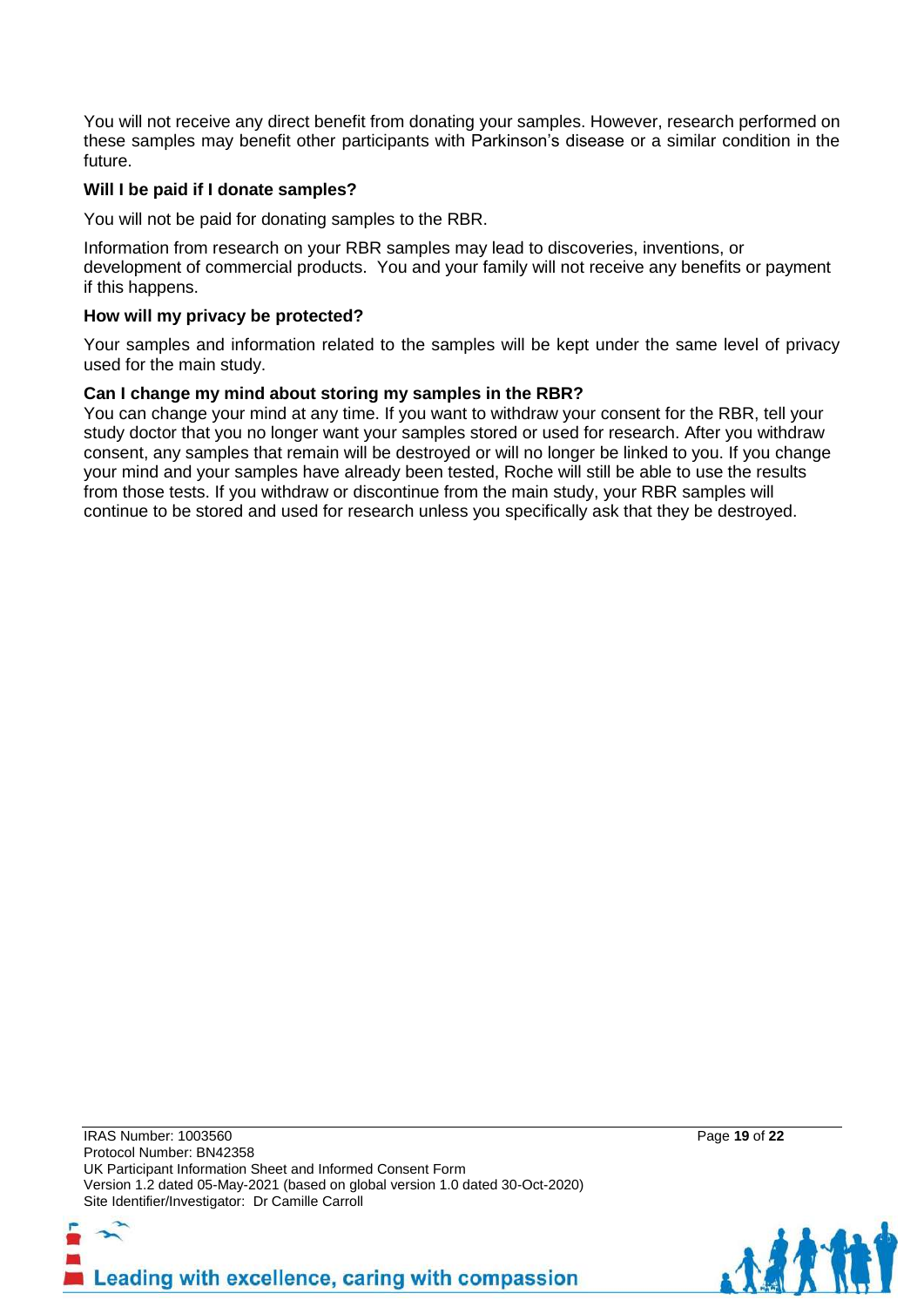# **BN42358 INFORMED CONSENT FORM**

# **Study Title: PHASE IIB STUDY TO EVALUATE EFFICACY AND SAFETY OF IV PRASINEZUMAB IN PARKINSON'S DISEASE**

**Investigator Name: Dr Camille Carroll Site: University Hospitals** 

**Plymouth NHS Trust**

| <b>Participant Identification Number for this study:</b> |                                                                                                                                                                                                                                                                                                                                                                                                                                                            |  |
|----------------------------------------------------------|------------------------------------------------------------------------------------------------------------------------------------------------------------------------------------------------------------------------------------------------------------------------------------------------------------------------------------------------------------------------------------------------------------------------------------------------------------|--|
|                                                          | 1. I confirm that I have read and understood the Participant Information Sheet,<br>Version 1.2, dated 05-May-2021 for the above study. I have had the opportunity<br>to consider the information and ask questions and I have had these answered<br>satisfactorily.                                                                                                                                                                                        |  |
|                                                          | 2. I understand that my participation is voluntary and that I am free to withdraw at<br>any time, without giving a reason and without my medical care or legal rights<br>being affected.                                                                                                                                                                                                                                                                   |  |
|                                                          | 3. I understand that relevant sections of my medical notes and information<br>collected during the study may be looked at by representatives from: Roche;<br>companies acting on behalf of Roche; regulatory authorities; or from the<br>University Hospitals Plymouth NHS Trust, where it is relevant to my taking part in<br>the research.                                                                                                               |  |
|                                                          | 4. I understand the study doctor will be collecting and processing my health<br>information and samples, and the information and samples collected and will be<br>processed by Roche and other companies working with Roche. I further<br>understand that my information may be forwarded to other countries worldwide<br>and that Roche is obligated to ensure adequate safeguards, if different from that<br>in the UK, are in place to protect my data. |  |
|                                                          | 5. I understand that Roche and other companies working with Roche may use my<br>de-identified information, including information about my health for future medical<br>research and that Roche will retain this information for 25 years.                                                                                                                                                                                                                  |  |
|                                                          | 6. I understand that my samples will be tested for human immunodeficiency virus<br>(HIV), hepatitis B virus, hepatitis C virus, and DNA analysis, and have had the<br>implications of this explained to me.                                                                                                                                                                                                                                                |  |
|                                                          | 7. I understand that I will be videotaped and audio-recorded during some<br>evaluations of my Parkinson's symptoms to check measurement accuracy. The<br>video and audio recordings are stored in the US for the duration of the study.<br>They are sent back to University Hospitals Plymouth NHS Trust at the end of the<br>study.                                                                                                                       |  |
|                                                          | 8. I understand that the smartphone and smartwatch will record location data and<br>movement data during active tests and passive monitoring.                                                                                                                                                                                                                                                                                                              |  |

IRAS Number: 1003560 Page **20** of **22** Protocol Number: BN42358 UK Participant Information Sheet and Informed Consent Form Version 1.2 dated 05-May-2021 (based on global version 1.0 dated 30-Oct-2020) Site Identifier/Investigator: Dr Camille Carroll

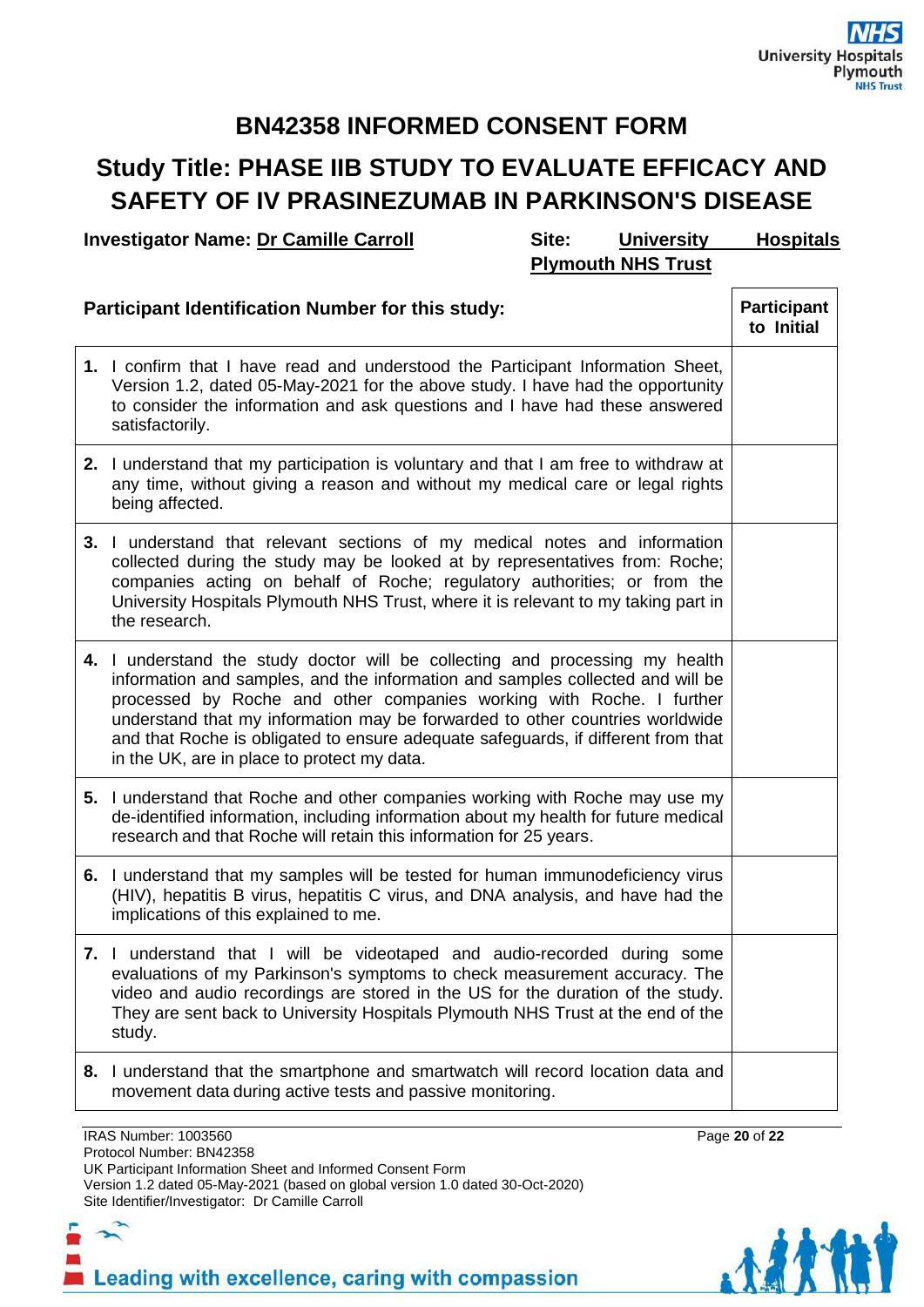**9.** I understand my GP will be informed of my participation in the study.

**10. I agree to take part in the above study**.

# **Optional Study Procedures and Research Biosample Repository (RBR) Samples**

|          |                                                                                                                                                                                                                                                                                                                                    | <b>Please initial either Yes</b><br>or No box below for<br>each optional<br>assessment |    |
|----------|------------------------------------------------------------------------------------------------------------------------------------------------------------------------------------------------------------------------------------------------------------------------------------------------------------------------------------|----------------------------------------------------------------------------------------|----|
|          |                                                                                                                                                                                                                                                                                                                                    | Yes                                                                                    | No |
| Optional | I agree to the optional lumbar puncture.                                                                                                                                                                                                                                                                                           |                                                                                        |    |
| Optional | I agree to donate my leftover blood samples to the<br>Research Biosample Repository (RBR). If I<br>decided to participate in the optional lumbar<br>puncture procedure, I also agree to donate<br>leftover cerebrospinal fluid samples to the RBR to<br>be used and stored in the RBR for present and<br>future approved research. |                                                                                        |    |

**\*\*\*Signature page to follow on next page\*\*\***

IRAS Number: 1003560 Page **21** of **22** Protocol Number: BN42358 UK Participant Information Sheet and Informed Consent Form Version 1.2 dated 05-May-2021 (based on global version 1.0 dated 30-Oct-2020) Site Identifier/Investigator: Dr Camille Carroll